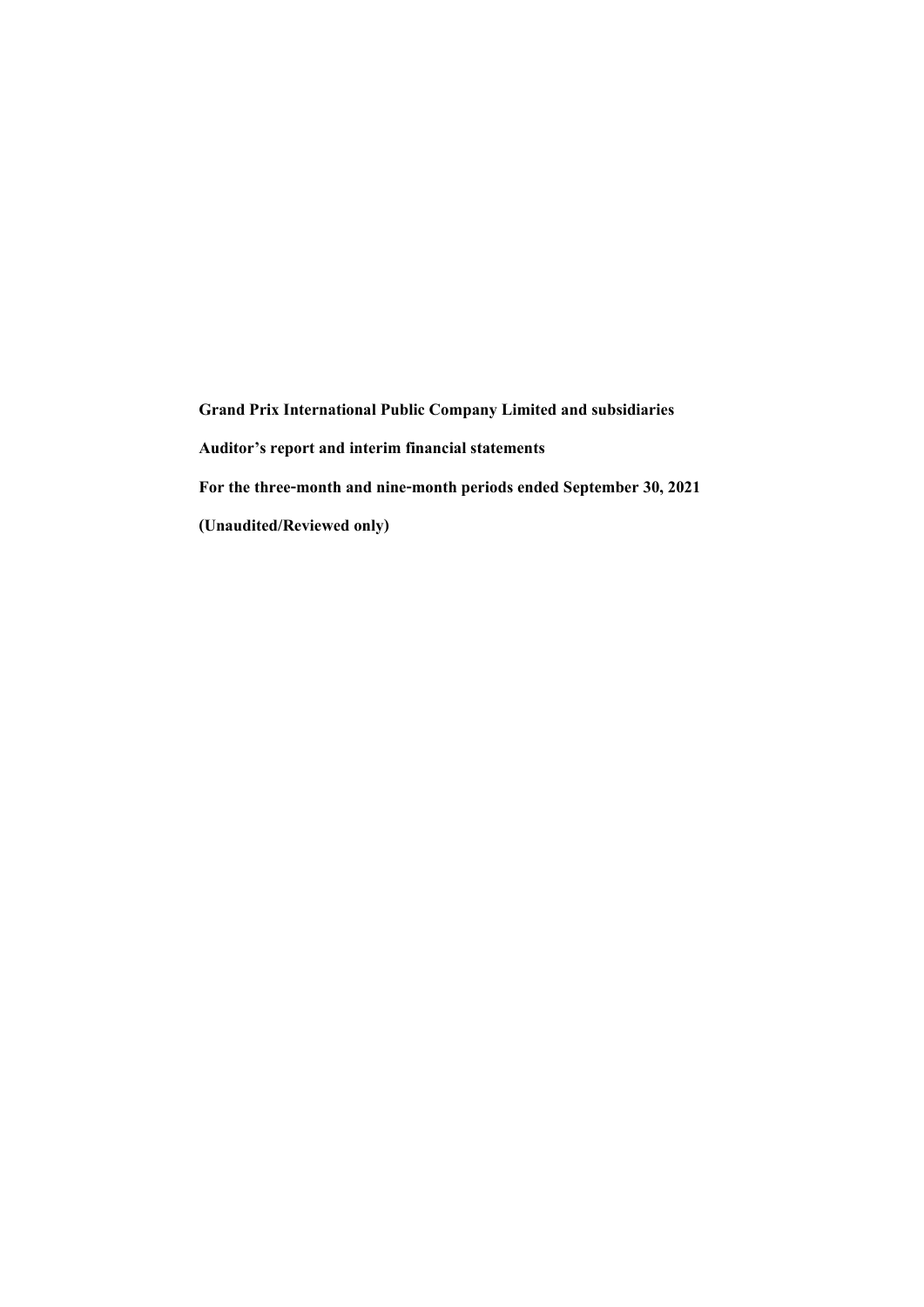### **AUDITOR'S REPORT ON REVIEW OF INTERIM FINANCIAL INFORMATION**

# **To the Shareholders and the Board of Directors of Grand Prix International Public Company Limited**

I have reviewed the consolidated and separate statements of financial position of Grand Prix International Public Company Limited and subsidiaries and of Grand Prix International Public Company Limited as at September 30, 2021, and the related consolidated and separate statements of comprehensive income for the three-month and nine-month periods ended September 30, 2021, consolidated and separate statements of changes in shareholders' equity, and consolidated and separate statements of cash flows for the nine-month periods then ended and the summary of significant accounting policies and other notes. The Company's management is responsible for the preparation and presentation of these interim financial information, in accordance with Thai Accounting Standard 34 Interim Financial Reporting. My responsibility is to express a conclusion on these interim financial information based on my reviews.

#### **Scope of Review**

I conducted my review in accordance with standard on review engagements No. 2410, "Review of Interim Financial Information Performed by the Independent Auditor of the Entity." A review of interim financial statements consists of making inquiries, primarily of persons responsible for financial and accounting matters, and applying analytical and other review procedures. A review is substantially less in scope than an audit conducted in accordance with standards on auditing and consequently does not enable me to obtain assurance that I would become aware of all significant matters that might be identified in an audit. Accordingly, I do not express an audit opinion on this interim financial information.

### **Conclusion**

Based on my review, nothing has come to my attention that causes me to believe that the accompanying interim financial information is not prepared, in all material respects, in accordance with accounting standard No.34 "Interim Financial Reporting"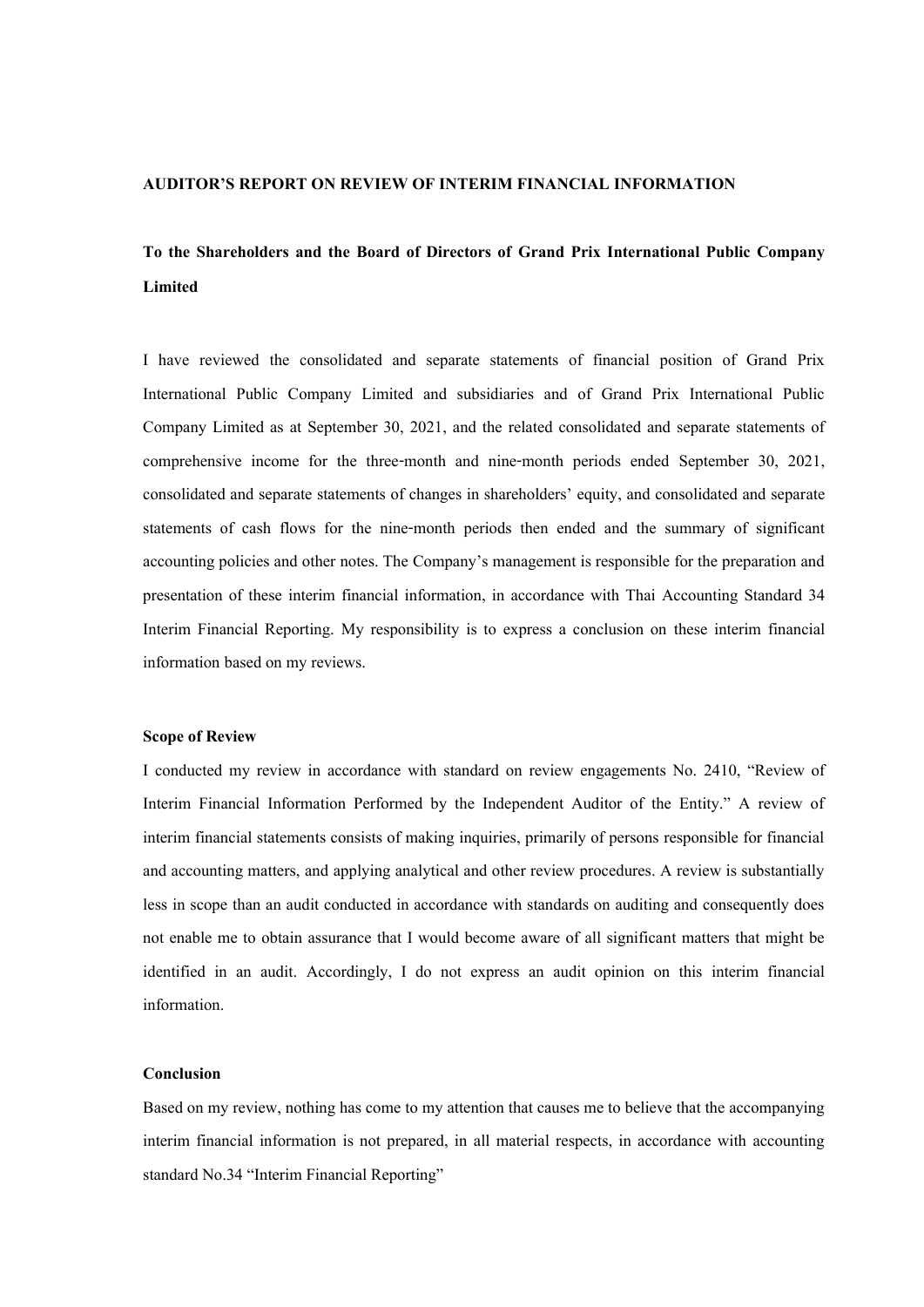### **Emphasis of the matters**

As I did not provide any qualified conclusion in such case. I draw your attention relating to the uncertainty of devaluation of investment in an associated company from event as stated in note 12.3. to interim financial statements as follows. 1) The associated company is sued as a guarantor by such company to jointly repay the debt if there is remaining debt from public auction of the mortgaged assets of defendants 1, 3 and 4. 2) Such associated company was sued by a third party requesting the court to revoke the application for license to operate the plant. At present, appeal is being considered by the Supreme Administrative Court.3) The provincial Electricity Authority has approved such associated company can postpone electricity trading to May 24, 2022, but there is a condition, if more than 12 months, the electricity trading agreement shall be terminated. Currently, such associated company's Electricity production license and Regulated-power production license were approved. The electricity production testing still remains. However, the Management of the Company and its associated company have expected that the three events above will not cause any damage to such associated company

### **D I A INTERNATIONAL AUDIT CO., LTD.**

(Mrs. Suvimol Chrityakierne) C.P.A. (Thailand) Registration No. 2982 November 12, 2021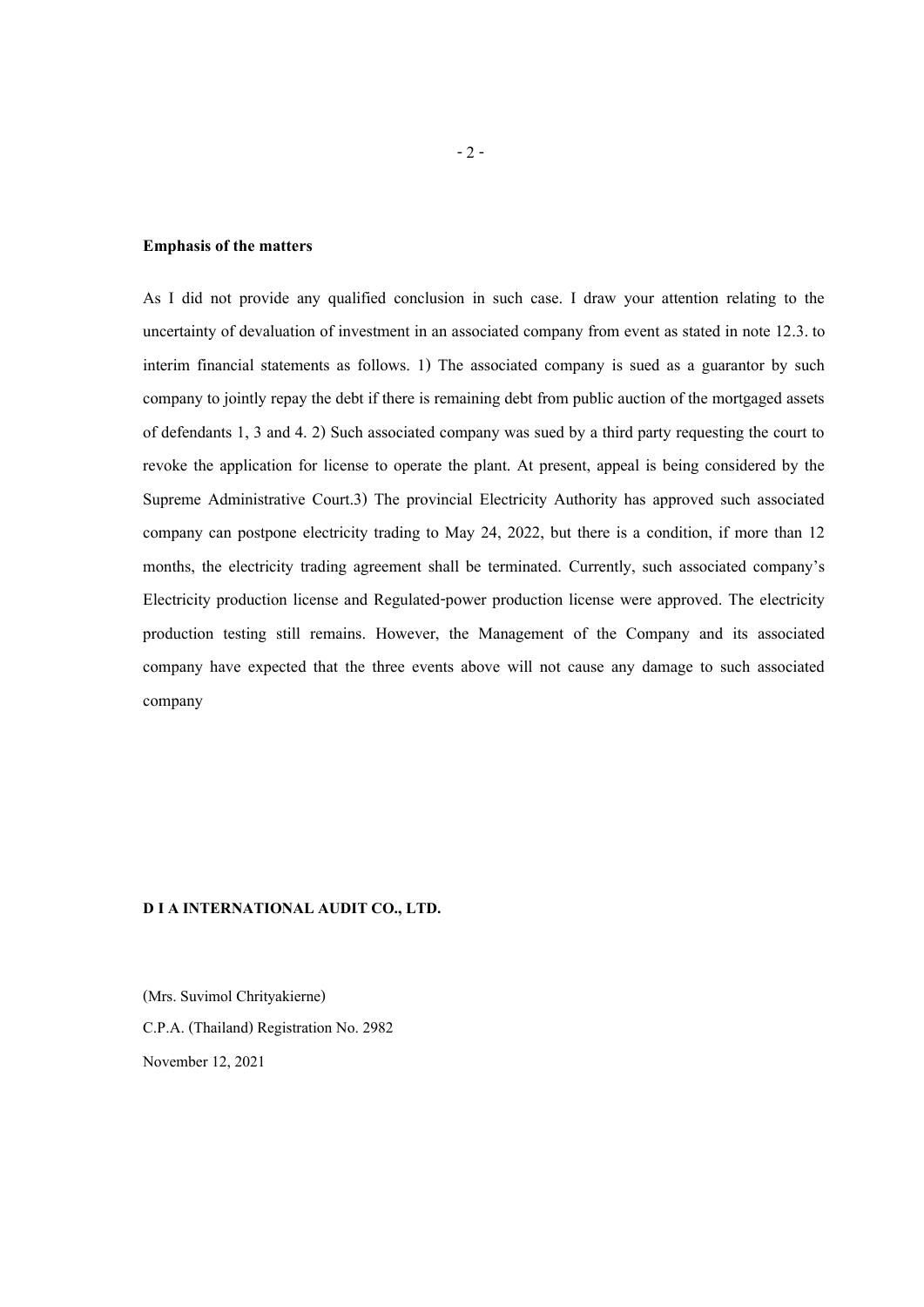## **Grand Prix International Public Company Limited and Subsidiaries**

### **Statements of cashflows**

## **For the nine-month periods ended September 30, 2021**

## **(Unaudited/Reviewed only)**

|                                                         |                 |                                                                             |                 | (Unit: Baht)                  |
|---------------------------------------------------------|-----------------|-----------------------------------------------------------------------------|-----------------|-------------------------------|
|                                                         |                 | Consolidated financial statements                                           |                 | Separate financial statements |
|                                                         |                 | September 30, 2021 September 30, 2020 September 30, 2021 September 30, 2020 |                 |                               |
| Cash flows from operating activities                    |                 |                                                                             |                 |                               |
| Profit (loss) for the period                            | 76.395.557,09   | 68.721.942,10                                                               | 81.202.308,05   | 72.996.140,88                 |
| <b>Adjustment for:</b>                                  |                 |                                                                             |                 |                               |
| Gain from changing in value of cash                     |                 |                                                                             |                 |                               |
| and cash equivalents                                    | (594.020, 54)   | (231.097,89)                                                                | (594.020, 54)   | (231.097,89)                  |
| Allowance for expected credit losses (Revesal)          | 927.236,99      | (891.895,21)                                                                | 927.236,99      | (891.895,21)                  |
| Provisions for goods returned (Revesal)                 | (679.176,00)    | (1.133.618,58)                                                              | (679.176,00)    | (1.133.618,58)                |
| Loss from devaluation of inventories (Revesal)          | (30.244, 98)    | (65.221,69)                                                                 | (30.244, 98)    | (65.221,69)                   |
| Share of loss of associates accounted for               |                 |                                                                             |                 |                               |
| using equity method                                     | 4.486.830,09    | 3.482.061,59                                                                |                 |                               |
| Depreciation /Amortization                              | 13.995.524,63   | 15.324.371,14                                                               | 13.995.110,60   | 15.323.827,00                 |
| Loss from write off property, plant and equipment       | 2.752,22        | 33.371,32                                                                   | 2.752,22        | 33.371,32                     |
| Difference from rental reduction                        | 515.260,75      |                                                                             | 515.260,75      |                               |
| Gain from sales of other non-current assets             | (108.070, 12)   | (231.097,89)                                                                | (108.070, 12)   | (231.097,89)                  |
| Reversal of impairment of other non-current assets      |                 | (107.377,49)                                                                |                 | (107.377,49)                  |
| Estimation of employee benefits expenses                | 1.623.038,13    | 1.697.992,68                                                                | 1.623.038,13    | 1.697.992,68                  |
| Finance costs                                           | 207.291,57      | 167.781,89                                                                  | 207.291,57      | 167.781,89                    |
| Tax expense                                             | 19.743.120,31   | 18.753.894,44                                                               | 19.743.120,31   | 18.753.894,44                 |
|                                                         | 116.485.100,14  | 105.521.106,41                                                              | 116.804.606,98  | 106.312.699,46                |
| Changes in operating assets and liabilities             |                 |                                                                             |                 |                               |
| Trade and other current receivables (Increase) Decrease | 13.101.817,72   | (5.113.662, 64)                                                             | 13.001.949,17   | (3.808.057,91)                |
| Inventory Increase Increase                             | (20.818.509,69) | (1.668.589,71)                                                              | (20.818.509,69) | (1.668.589,71)                |
| Other non-current assets (Increase) Decrease            | (306.636, 45)   | 491.829,38                                                                  | (306.636, 45)   | 491.829,38                    |
| Trade and other current payables Increase               | 1.967.628,76    | 475.124,75                                                                  | 1.942.042,76    | 399.589,50                    |
| Unearned revenues Increase (Decrease)                   | 4.129.849,68    | (134.785.352,77)                                                            | 4.129.849,68    | (137.032.810,95)              |
| Estimation of employee benefits expenses Decrease       |                 | (1.822.716,34)                                                              |                 | (1.822.716,34)                |
| Cash generated from operating activities                | 114.559.250,16  | (36.902.260, 92)                                                            | 114.753.302,45  | (37.128.056,57)               |
| Cash paid income tax paid                               | (13.967.265,23) | (11.408.850,70)                                                             | (13.967.265,23) | (11.408.850,70)               |
| Net cash from (used in) operating activities            | 100.591.984,93  | (48.311.111,62)                                                             | 100.786.037,22  | (48.536.907,27)               |

(Sign) ………………………...…………………………………………………………... Directors

( Mr. Anothai Eamlumnow ) ( Mr. Peeraphong Eamlumnow )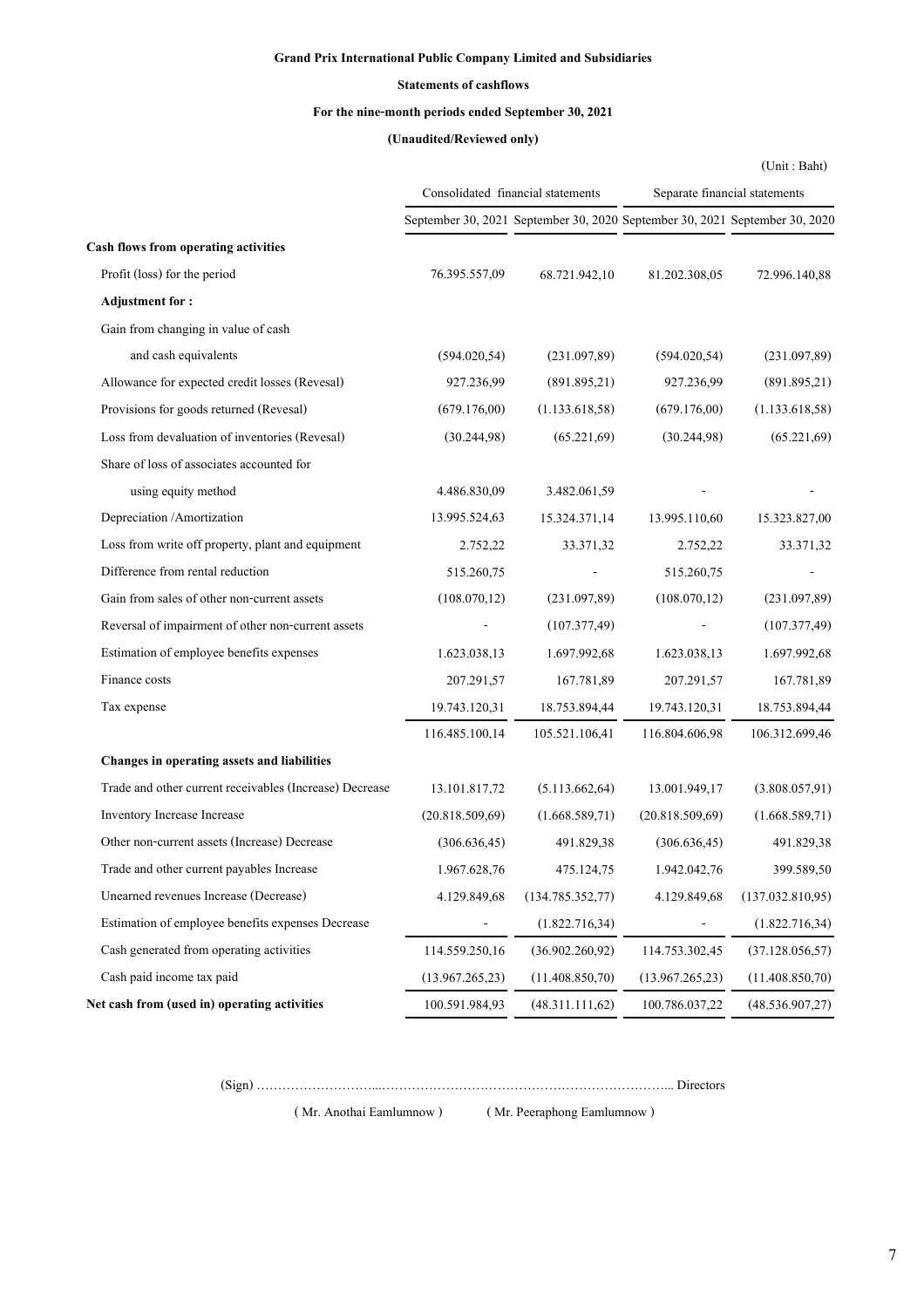## **Grand Prix International Public Company Limited and Subsidiaries**

## **Statements of cashflows (Cont.)**

## **For the nine-month periods ended September 30, 2021**

## **(Unaudited/Reviewed only)**

|                                                           |                                                                                   |                                   |                  | (Unit: Baht)                  |
|-----------------------------------------------------------|-----------------------------------------------------------------------------------|-----------------------------------|------------------|-------------------------------|
|                                                           |                                                                                   | Consolidated financial statements |                  | Separate financial statements |
|                                                           | Notes September 30, 2021 September 30, 2020 September 30, 2021 September 30, 2020 |                                   |                  |                               |
| <b>Cash Flows from investing activities :</b>             |                                                                                   |                                   |                  |                               |
| Cash paid for short-term loan to associates               | (30.000.000, 00)                                                                  |                                   | (30.000.000, 00) |                               |
| Cash repayment for other current financial assets         | 149.999.558,62                                                                    | 157.152.291,88                    | 149.999.558,62   | 157.152.291,88                |
| Cash repayment for other non-current financial assets     |                                                                                   | 186.563.340,98                    |                  | 186.563.340,98                |
| Cash paid for investments in fixed deposit                |                                                                                   |                                   |                  |                               |
| for pledged as collateral                                 | (50.000.000, 00)                                                                  |                                   | (50.000.000, 00) |                               |
| Cash paid for investments in a associates                 | (1.959.900,00)                                                                    | (251.959.900,00)                  | (1.959.900.00)   | (251.959.900,00)              |
| Cash repayment from long-term loans                       | (170.000,00)                                                                      | 182.600,00                        | (170.000,00)     | 182.600,00                    |
| Cash paid for long-term loans                             | 153.934,00                                                                        |                                   | 153.934,00       |                               |
| Cash paid for purchase of property,                       |                                                                                   |                                   |                  |                               |
| plant and equipment                                       | (15.542.445,58)                                                                   | (11.544.735,89)                   | (15.542.445,58)  | (11.544.735,89)               |
| Cash received from sale of property,                      |                                                                                   |                                   |                  |                               |
| plant and equipment                                       |                                                                                   | 31.855,14                         |                  | 31.855,14                     |
| Cash paid for purchase of right-of-use assets             | (575.920,00)                                                                      | (1.791.790,47)                    | (575.920,00)     | (1.791.790,47)                |
| Cash paid for purchase of intangible assets               | (827.980,00)                                                                      | (2.787.425,00)                    | (827.980,00)     | (2.787.425,00)                |
| Net cash provided by investing activities                 | 51.077.247,04                                                                     | 75.846.236,64                     | 51.077.247,04    | 75.846.236,64                 |
| <b>Cash flows from financing activities :</b>             |                                                                                   |                                   |                  |                               |
| Cash paid for lease liabilities                           | (7.728.675,99)                                                                    | (1.500.000,00)                    | (7.728.675,99)   | (1.500.000,00)                |
| Paid dividend                                             | (47.999.866,00)                                                                   | (47.999.992,00)                   | (47.999.866,00)  | (47.999.992,00)               |
| Net cash used in financing activities                     | (55.728.541.99)                                                                   | (49.499.992,00)                   | (55.728.541,99)  | (49.499.992,00)               |
| Differences on translating financial statements Increase  | 27.661,08                                                                         | 141.768,85                        |                  |                               |
| Net increase (decrease) in cash and cash equivalents      | 95.968.351,06                                                                     | (21.823.098, 13)                  | 96.134.742,27    | (22.190.662, 63)              |
| 25,1<br>Cash and cash equivalents as at the               |                                                                                   |                                   |                  |                               |
| beginning of the period                                   | 50.856.377,66                                                                     | 147.582.925,18                    | 49.652.633,08    | 146.737.504,96                |
| Adjustment effect of exchange rate                        | 594.020,54                                                                        | 231.097,89                        | 594.020,54       | 231.097,89                    |
| Cash and cash equivalents as at the end of the peric 25,2 | 147.418.749,26                                                                    | 125.990.924,94                    | 146.381.395,89   | 124.777.940,22                |

Additional information disclosure relating to cash flows stated in note 25

The notes to the interim financial information are an integral part of this financial statements.

(Sign) ………………………...…………………………………………………………... Directors

( Mr. Anothai Eamlumnow ) ( Mr. Peeraphong Eamlumnow )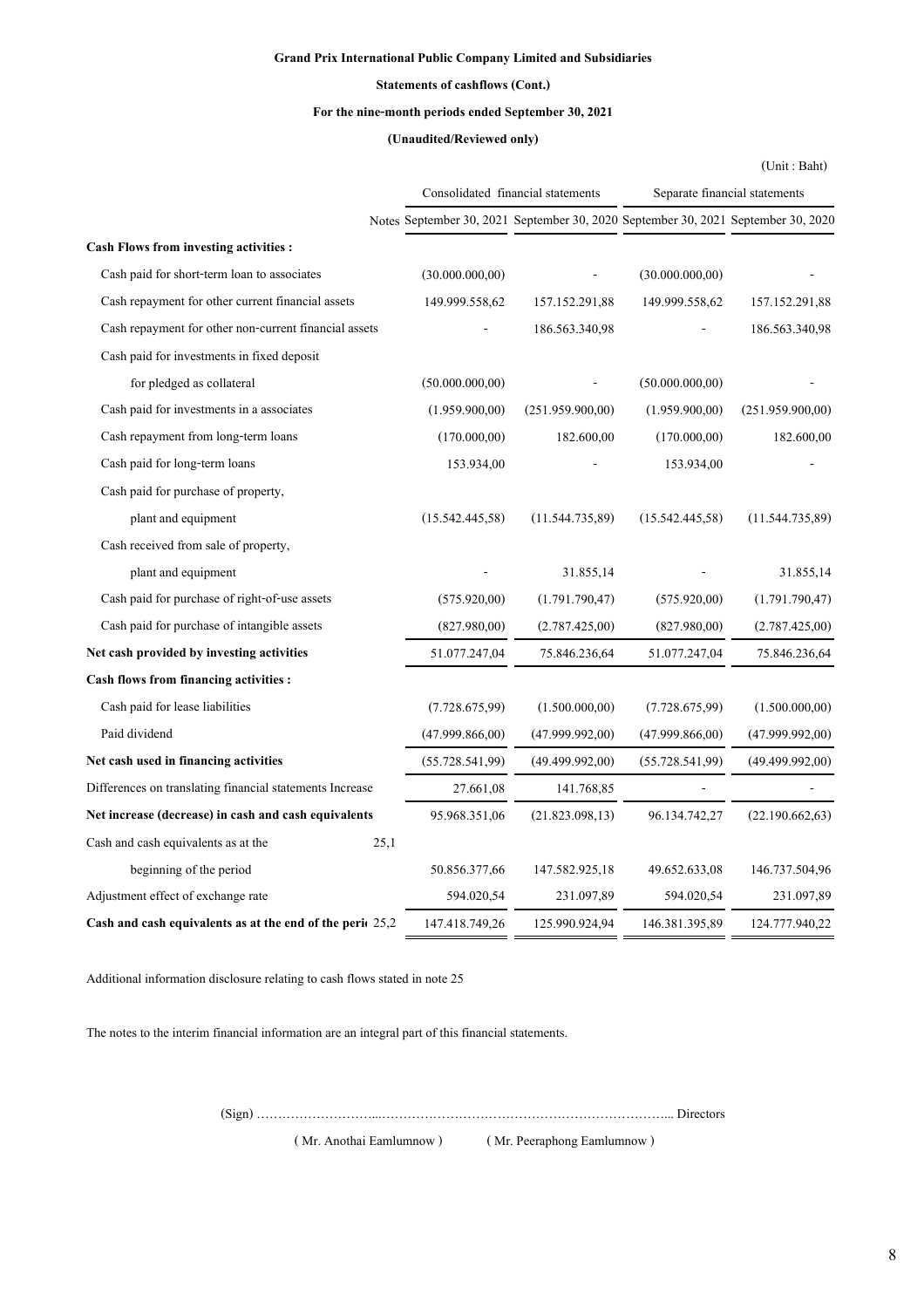Grand Prix International Public Company Limited and Subsidiaries Notes to the interim financial information For the three-month and nine-month periods ended September 30, 2021 (Unaudited/Reviewed only)

#### **1. General information**

- 1.1 The Company's general information:
	- Registration Grand Prix International Public Company Limited ("the Company") is a juristic person which incorporated in Thailand on April 30, 1982. The Company was listed in the Stock of Exchange of Thailand on December 1, 2017

Place of business:

- Head office No. 4/299, Moo 5,Soi Ladplaklao 66, Ladplaklao Road, Kwang Anusaovaree, Khet Bangkhen, Bangkok.
- Branch office 1 No. 4/137, Moo5, Soi Ladplaklao 66, Ladplaklao Road, Kwang Anusaovaree, Khet Bangkhen, Bangkok.
- Branch office 2 No. 4/309, Moo5, Soi Ladplaklao 66, Ladplaklao Road, Kwang Anusaovaree, Khet Bangkhen, Bangkok.
- Branch office 3 No. 4/133, Moo 5, Soi Ladplaklao 66, Ladplaklao Road, Kwang Anusaovaree, Khet Bangkhen, Bangkok.
- Branch office 4 No. 69, Moo 2, Tambon Bueng Sal, Amphur Ongkharak, Nakhon Nayok Province.

Major Business:

- 1. Providing space for motor show exhibition and automotive related products and marketing promotion services
- 2. Advertising media in printing, television and website
- 3. Production and distribution of books
- 4. Printing services

The major shareholders: Eamlumnow group by shareholding 60.19%

### 1.2 Coronavirus disease 2019 Pandemic

The Coronavirus disease 2019 pandemic affects the Group's business activities in terms of sales and services income, and this is significantly impacting the Group's financial position, operating results, and cash flows at present, and is expected to do so in the future. The Group's management has continuously monitored ongoing developments and assessed the financial impact in respect of the valuation of assets, provisions and contingent liabilities, and has used estimates and judgement in respect of various issues as the situation has evolved.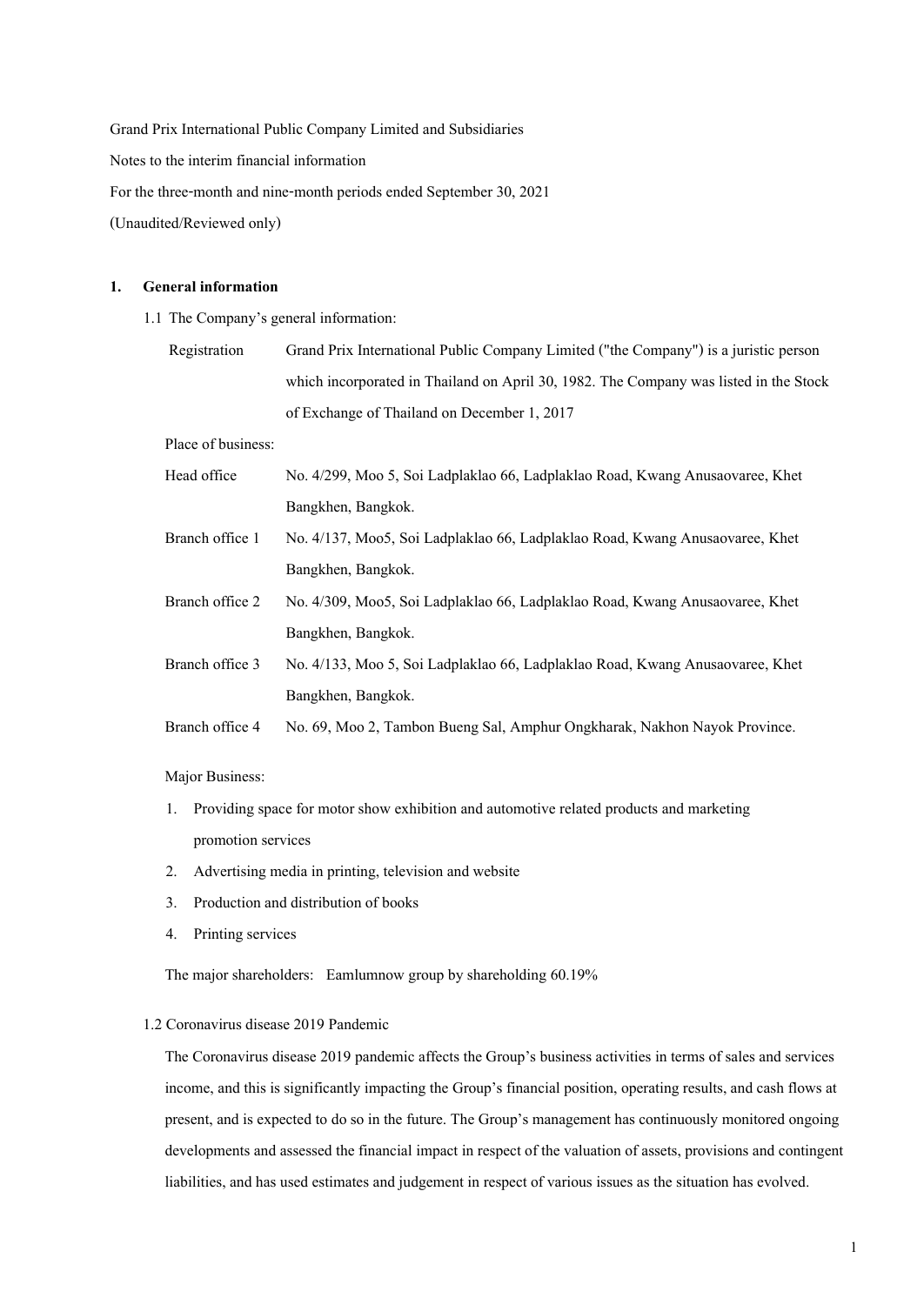#### **2. Basis of preparation of interim financial information**

#### 2.1 Basis of preparation of interim financial information

The interim financial information has been prepared under the historical cost convention, except as transaction disclosed in related accounting policy.

The interim financial information are prepared in accordance with Thai Accounting Standard No. 34 Interim Financial Reporting, with the Company choosing to present condensed interim financial statements. However, the Company has presented the statements of financial position, income statement, comprehensive income, changes in shareholders' equity, and cash flows in the same format as that used for the annual financial statements.

The interim financial information is intended to provide information additional to that included in the latest annual financial statements. Accordingly, they focus on new activities, events and circumstances so as not to duplicate information previously reported. Therefore, these interim financial statements should be read in conjunction with the latest annual financial statements.

The interim financial information in Thai language are the official statutory financial statements of the Company. The interim financial information in English language have been translated from the Thai language financial statements.

#### 2.2 Basis of consolidation

This interim financial information includes the financial statements of Grand Prix International Public Company Limited and subsidiaries ("the Group") and has been prepared on the same basis as that applied for the consolidated financial statements for the year ended December 31, 2020. During the current period, there was no change in the structure of the Group.

- 2.3 New financial reporting standards
	- a) New financial reporting standards that became effective in the current period

During the period, the Group has adopted the revised and new financial reporting standards and interpretations which are effective for fiscal periods beginning on or after January 1, 2021. These financial reporting standards were aimed at alignment with the corresponding International Financial Reporting Standards with most of the changes directed towards clarifying accounting treatment and providing accounting guidance for users of the standards.

The adoption of these financial reporting standards does not have any significant impact on the Group's financial Statements.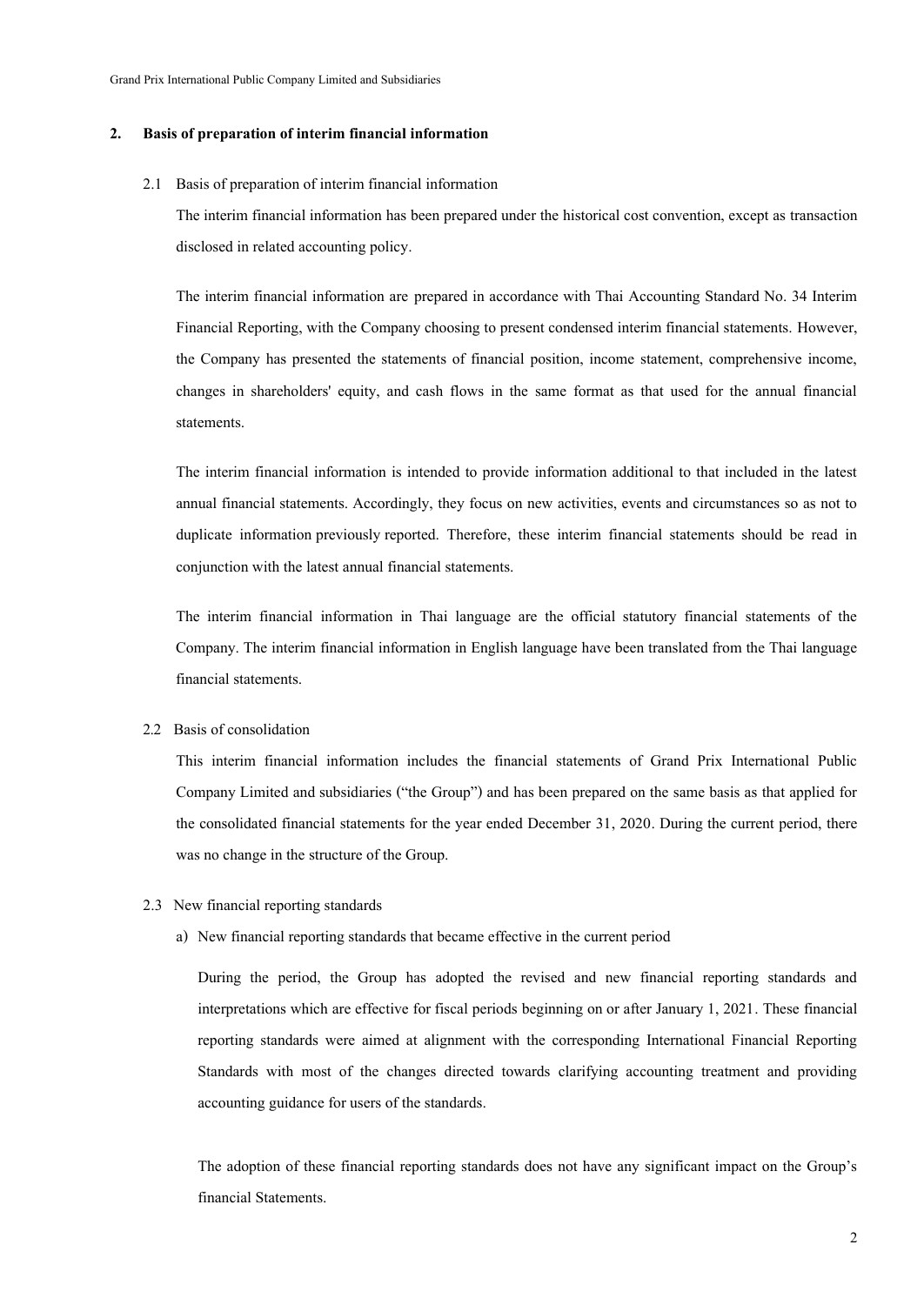Furthermore, the Company elected to adopt the amendments to TFRS 16 Leases relating to COVID-19 related rent concessions.

 These amendments provide a practical expedient that permits a lessee to not assess whether rent concessions are lease modifications. The practical expedient applies only to rent concessions occurring as a direct consequence of the COVID-19pandemic and only if all of the conditions are met, i.e., the change in lease payments results in a revised consideration for the lease that is substantially the same as, or less than, the consideration for the lease preceding the change immediately any reduction in lease payments affects only payments originally due on or before 30 June 2022; and there is no substantive change to other terms and conditions of the lease.

During the current period, the Company obtained discount of land lease from Blue Diamond Golf And Water Sport Club Co., Ltd. (Related Company) from January 1,2021 up to May 14, 2021 total amount of Baht 0.52 million. Such discount of lease is recognized in profit and loss in the current period.

b) Financial reporting standards that will become effective for fiscal years beginning on or after January 1, 2022

The Federation of Accounting Professions issued a number of revised financial reporting standards, which are effective for fiscal years beginning on or after January 1, 2022. These financial reporting standards were aimed at alignment with the corresponding International Financial Reporting Standards with most of the changes directed towards clarifying accounting treatment and, for some standards, providing temporary reliefs or temporary exemptions for users.

The management of the Group is currently in process of evaluating the plan to be executed and considering the impact of these standards on the financial statements in the year when they are adopted.

#### **3. Significant accounting policies**

The interim financial information is prepared by using the same accounting policies and methods of computation as were used for the financial statements for the year ended 31 December 2020.

### **4. Transaction with related parties**

4.1 Transactions in the statement of comprehensive income

Significant revenues and expenses with related parties for the three-month and nine-month periods ended September 30,2021 and 2020 summarized as follows: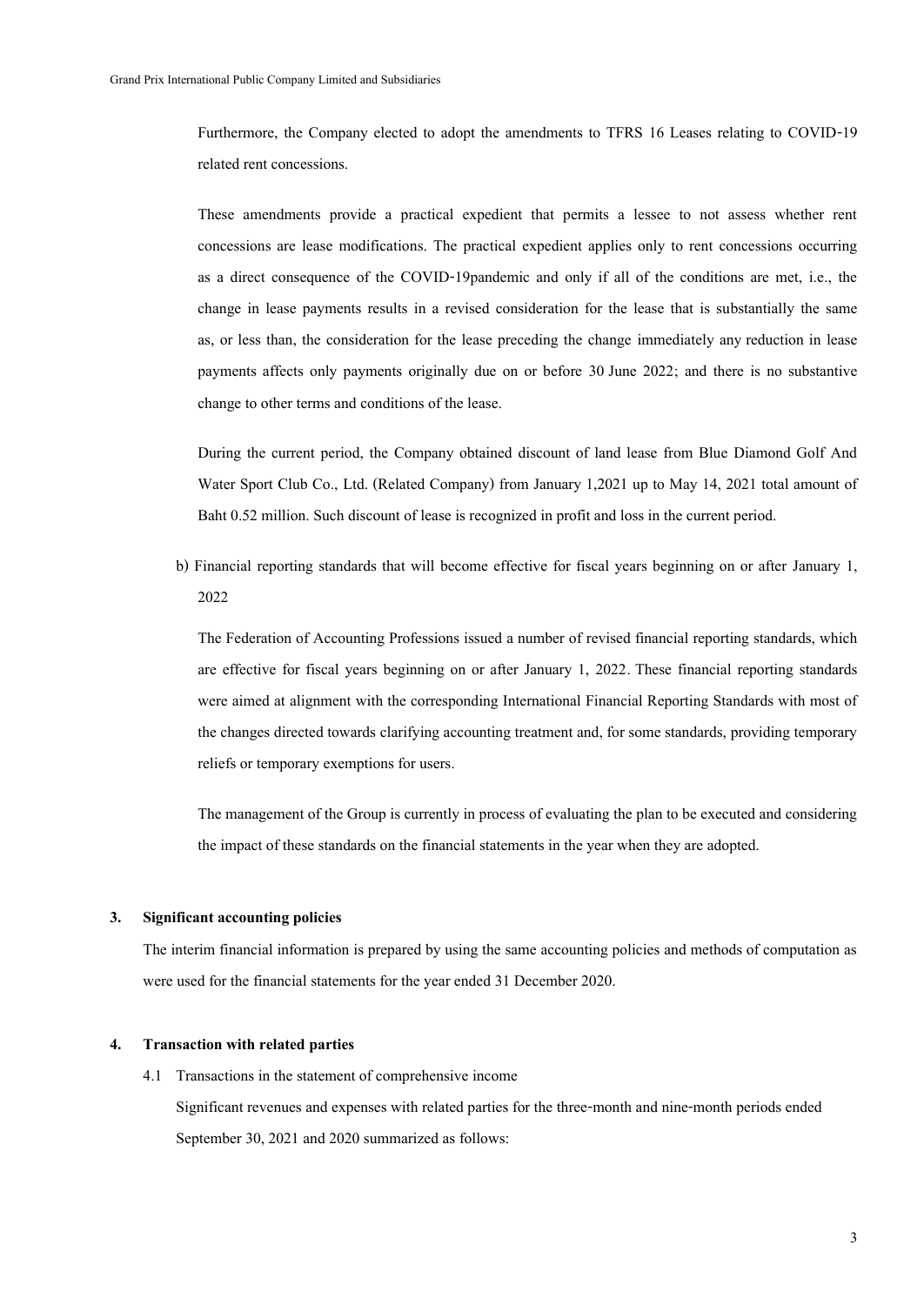## (Unit:Baht)

| rnational Public Company Limited and Subsidiaries |                                   |            |                                                 |             |
|---------------------------------------------------|-----------------------------------|------------|-------------------------------------------------|-------------|
|                                                   |                                   |            |                                                 | (Unit:Baht) |
|                                                   |                                   |            | For the three-month periods ended September 30, |             |
|                                                   | Consolidated financial statements |            | Separate financial statements                   |             |
|                                                   | 2021                              | 2020       | 2021                                            | 2020        |
| Revenues from sales and services:                 |                                   |            |                                                 |             |
| Associates - Automatrix Solutions Co.Ltd.         | 150,000.00                        | 150,000.00 | 150,000.00                                      | 150,000.00  |
| Related company - Blue Diamond Golf               |                                   |            |                                                 |             |
| And Water Sport Club Co., Ltd.                    | 69,500.00                         | 269,576.00 | 69,500.00                                       | 269,576.00  |
|                                                   | 219,500.00                        | 419,576.00 | 219,500.00                                      | 419,576.00  |
| Cost of sales and services:                       |                                   |            |                                                 |             |
| Related company - Blue Diamond Golf               |                                   |            |                                                 |             |
| And Water Sport Club Co., Ltd.                    | 612,669.13                        | 881,357.89 | 612,669.13                                      | 881,357.89  |
| Other income:                                     |                                   |            |                                                 |             |
| Subsidiary - GPI Myanmar Co., Ltd.                |                                   |            | 10,400.00                                       | 26,000.00   |
| Related company - Blue Diamond Golf               |                                   |            |                                                 |             |
| And Water Sport Club Co., Ltd.                    | 112,500.00                        | 112,500.00 | 112,500.00                                      | 112,500.00  |
|                                                   | 112,500.00                        | 112,500.00 | 122,900.00                                      | 138,500.00  |
| Finance income:                                   |                                   |            |                                                 |             |
| Associates - True energy Co., Ltd.                | 806,575.34                        |            | 806,575.34                                      |             |

Key executive remuneration for the three-month periods ended September 30, 2021 and 2020 summarized as follows :

(Unit:Baht)

Consolidated financial statements /

|                          |              | Separate financial statements |  |  |
|--------------------------|--------------|-------------------------------|--|--|
|                          | 2021         | 2020                          |  |  |
| Directors' remuneration  | 1,020,000.00 | 860,000.00                    |  |  |
| Executive remuneration : |              |                               |  |  |
| Short-term benefits      | 6,782,982.00 | 6,680,076.00                  |  |  |
| Post-employment benefits | 249,174.63   | 234,990.49                    |  |  |
|                          | 7,032,156.63 | 6,915,066.49                  |  |  |
| Total                    | 8,052,156.63 | 7,775,066.49                  |  |  |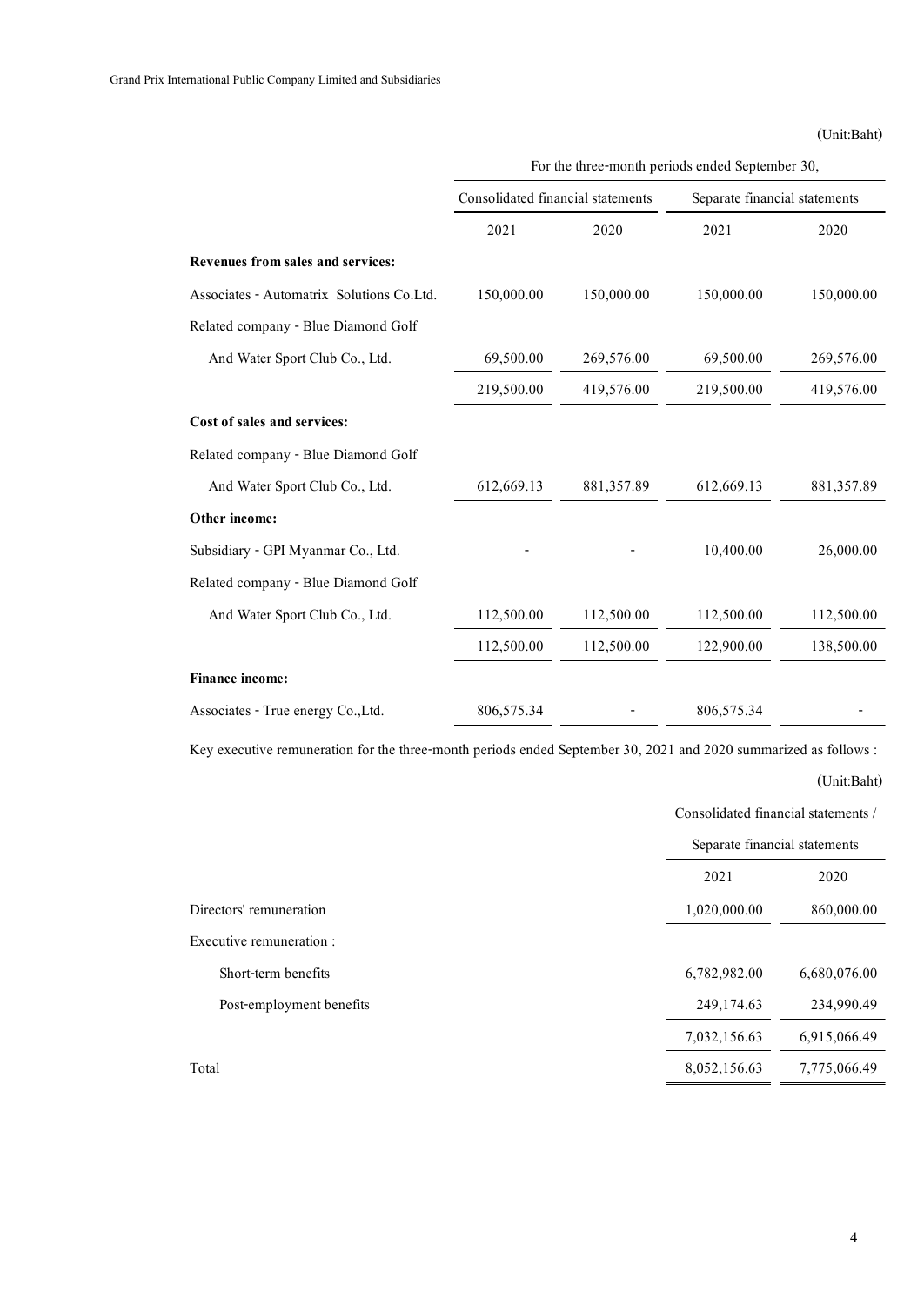| International Public Company Limited and Subsidiaries |                                   |                                                |                               |              |
|-------------------------------------------------------|-----------------------------------|------------------------------------------------|-------------------------------|--------------|
|                                                       |                                   |                                                |                               | (Unit:Baht)  |
|                                                       |                                   | For the nine-month periods ended September 30, |                               |              |
|                                                       | Consolidated financial statements |                                                | Separate financial statements |              |
|                                                       | 2021                              | 2020                                           | 2021                          | 2020         |
| Revenues from sales and services:                     |                                   |                                                |                               |              |
| Subsidiary - GPI Myanmar Co., Ltd.                    |                                   |                                                |                               | 2,633,550.00 |
| Associates - Automatrix Solutions Co.Ltd.             | 230,000.00                        | 150,000.00                                     | 230,000.00                    | 150,000.00   |
| Related company - Blue Diamond Golf                   |                                   |                                                |                               |              |
| And Water Sport Club Co., Ltd.                        | 399,598.00                        | 505,590.50                                     | 399,598.00                    | 505,590.50   |
|                                                       | 629,598.00                        | 655,590.50                                     | 629,598.00                    | 3,289,140.50 |
| Cost of sales and services:                           |                                   |                                                |                               |              |
| Related company - Blue Diamond Golf                   |                                   |                                                |                               |              |
| And Water Sport Club Co., Ltd.                        | 1,697,039.85                      | 2,626,147.67                                   | 1,697,039.85                  | 2,626,147.67 |
| Other income:                                         |                                   |                                                |                               |              |
| Subsidiary - GPI Myanmar Co., Ltd.                    |                                   |                                                | 20,800.00                     | 287,116.66   |
| Related company - Blue Diamond Golf                   |                                   |                                                |                               |              |
| And Water Sport Club Co., Ltd.                        | 400,300.00                        | 337,500.00                                     | 400,300.00                    | 337,500.00   |
|                                                       | 400,300.00                        | 337,500.00                                     | 421,100.00                    | 624,616.66   |
| <b>Distribution cost:</b>                             |                                   |                                                |                               |              |
| Related company - Blue Diamond Golf                   |                                   |                                                |                               |              |
| And Water Sport Club Co., Ltd.                        | 160,000.00                        | 130,000.00                                     | 160,000.00                    | 130,000.00   |
| <b>Finance income:</b>                                |                                   |                                                |                               |              |
| Associates - True energy Co., Ltd.                    | 2,140,602.74                      |                                                | 2,140,602.74                  |              |

Key executive remuneration for the nine-month periods ended September 30, 2021 and 2020 summarized as follows :

|                          | Consolidated financial statements /<br>Separate financial statements |               |  |
|--------------------------|----------------------------------------------------------------------|---------------|--|
|                          |                                                                      |               |  |
|                          | 2021                                                                 | 2020          |  |
| Directors' remuneration  | 2,640,000.00                                                         | 2,920,000.00  |  |
| Executive remuneration : |                                                                      |               |  |
| Short-term benefits      | 20,228,946.00                                                        | 20,617,635.93 |  |
| Post-employment benefits | 742,198.88                                                           | 722,321.47    |  |
|                          | 20,971,144.88                                                        | 21,339,957.40 |  |
| Total                    | 23,611,144.88                                                        | 24,259,957.40 |  |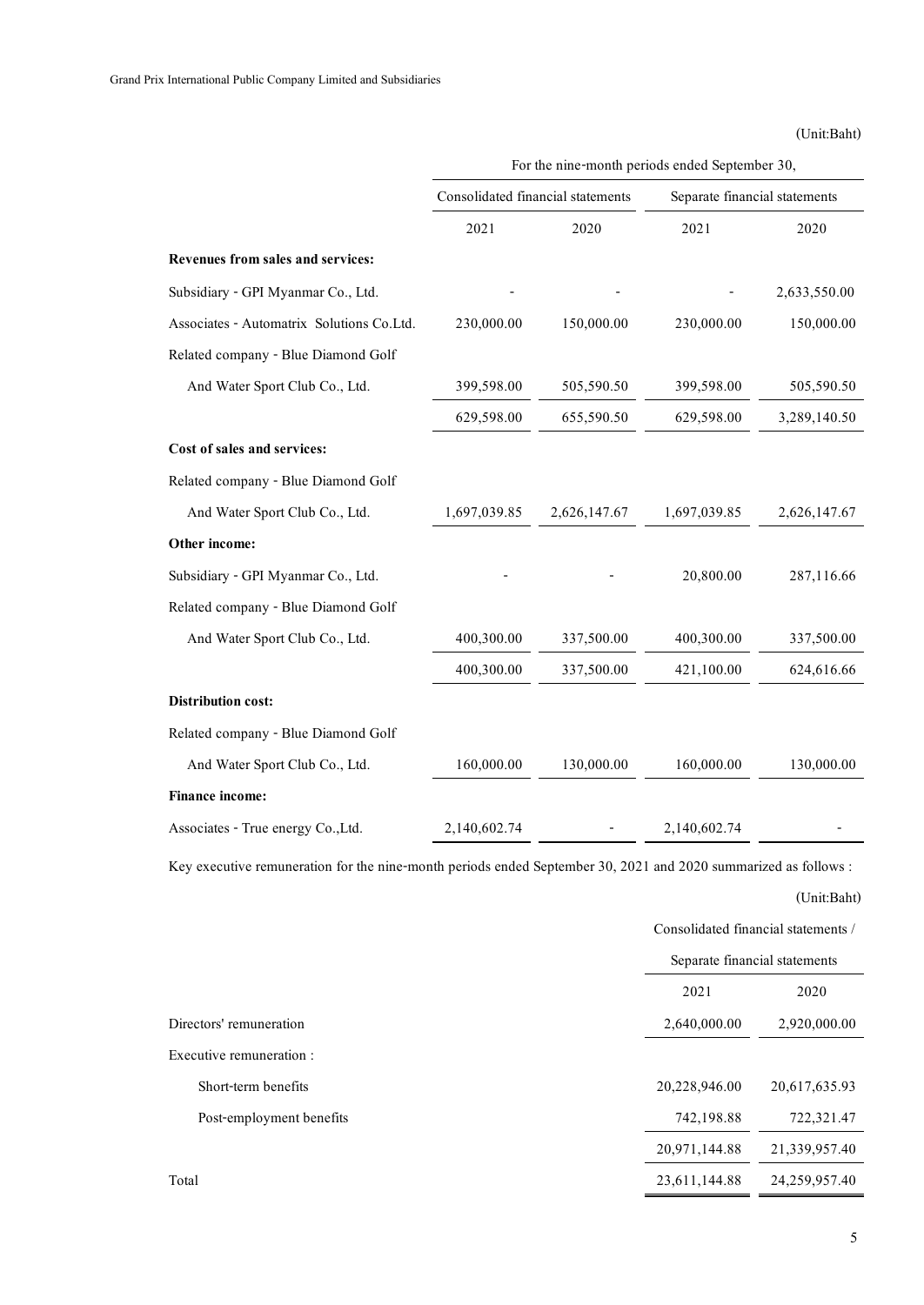## 4.2 Transactions in the statement of financial position

Significant balance with related parties summarized as follows:

|                                              |                                   |                   |                               | (หน่วย:บาท)    |
|----------------------------------------------|-----------------------------------|-------------------|-------------------------------|----------------|
|                                              | Consolidated financial statements |                   | Separate financial statements |                |
|                                              | September 30                      | December 31,      | September 30                  | December 31,   |
|                                              | 2021                              | 2020              | 2021                          | 2020           |
| 4.2.1 Trade receivables:                     |                                   |                   |                               |                |
| Subsidiary - GPI Myanmar Co., Ltd.           |                                   |                   | 413,531.56                    | 413,531.56     |
| Related company - Blue Diamond Golf          |                                   |                   |                               |                |
| And Water Sport Club Co., Ltd.               |                                   | 656,687.89        |                               | 656,687.89     |
|                                              |                                   | 656,687.89        | 413,531.56                    | 1,070,219.45   |
| 4.2.2 Other current receivables:             |                                   |                   |                               |                |
| Subsidiary - GPI Myanmar Co., Ltd.           |                                   |                   | 1,144,355.44                  | 1,123,555.44   |
| Associates - True energy Co., Ltd.           | 2,420,602.74                      | 280,000.00        | 2,420,602.74                  | 280,000.00     |
| Related company - Blue Diamond Golf          |                                   |                   |                               |                |
| And Water Sport Club Co., Ltd.               | 2,640,125.00                      | 3,026,120.00      | 2,640,125.00                  | 3,026,120.00   |
|                                              | 5,060,727.74                      | 3,306,120.00      | 6,205,083.18                  | 4,429,675.44   |
| 4.2.3 Short-term loans to associated company |                                   |                   |                               |                |
| Associates - True energy Co., Ltd.           | 50,000,000.00                     | 20,000,000.00     | 50,000,000.00                 | 20,000,000.00  |
| 4.2.4 Investments in subsidiary              |                                   |                   |                               |                |
| GPI Myanmar Co., Ltd.                        |                                   |                   | 1,602,500.00                  | 1,602,500.00   |
| 4.2.5 Investments in associates              |                                   |                   |                               |                |
| Automatrix Solutions Co.Ltd.                 | 1,386,430.13                      | 722,460.43        | 3,919,800.00                  | 1,959,900.00   |
| Associates - True energy Co., Ltd.           | 243, 365, 253.00                  | 246,556,152.79    | 250,000,000.00                | 250,000,000.00 |
|                                              | 244,751,683.13                    | 247, 278, 613. 22 | 253,919,800.00                | 251,959,900.00 |
| 4.2.6 Lease liabilities - Related company    |                                   |                   |                               |                |
| Related company - Blue Diamond Golf          |                                   |                   |                               |                |
| And Water Sport Club Co., Ltd.               |                                   | 10,697,980.55     |                               | 10,697,980.55  |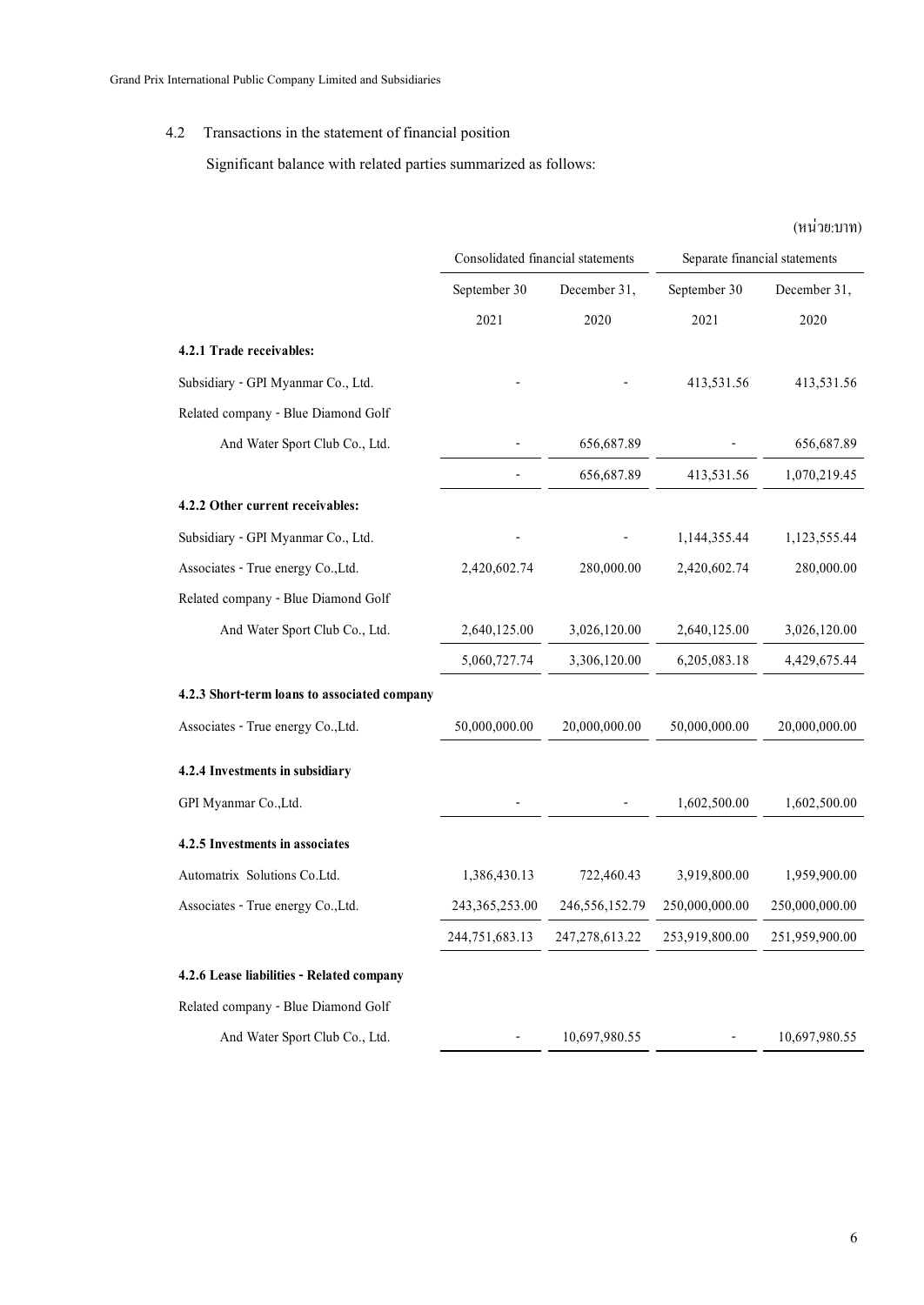### **5. Cash and cash equivalents**

|                 |                                   |                   |                               | (Unit:Baht)       |
|-----------------|-----------------------------------|-------------------|-------------------------------|-------------------|
|                 | Consolidated financial statements |                   | Separate financial statements |                   |
|                 | September 30, 2021                | December 31, 2020 | September 30, $2021$          | December 31, 2020 |
| Cash            | 348,577.44                        | 472,311.29        | 132,767.25                    | 121,568.00        |
| Current deposit | 1,936,309.88                      | 1,868,196.47      | 1,936,309.88                  | 1,868,196.47      |
| Savings deposit | 145, 101, 961. 50                 | 48, 484, 133. 71  | 144,280,418.32                | 47,631,132.42     |
| Fixed deposit   | 31,900.44                         | 31,736.19         | 31,900.44                     | 31,736.19         |
| Total           | 147,418,749.26                    | 50,856,377.66     | 146, 381, 395.89              | 49,652,633.08     |
|                 |                                   |                   |                               |                   |

As at September 30, 2021 and December 31, 2020, the Company has short-term loan total amount of Baht 98.00 million and 48.00 million, respectively, at interest rate MOR, MLR and F/D+0.90% per annum. Such credit line have been secured by mortgaging certain land with its construction of the Company as stated in note 14 and such credit line have been secured by fixed deposit of company as stated in note 18, at the end of the period, the Company did not use such credit line.

### **6. Trade and other current receivables**

|                                      | Consolidated financial statements |                | Separate financial statements |                |
|--------------------------------------|-----------------------------------|----------------|-------------------------------|----------------|
|                                      | September 30,                     | December 31,   | September 30,                 | December 31,   |
|                                      | 2021                              | 2020           | 2021                          | 2020           |
| Trade accounts receivable:           |                                   |                |                               |                |
| Related companies (Note 4.2.1)       |                                   | 656,687.89     | 413,531.56                    | 1,070,219.45   |
| Other parties                        | 14,863,205.84                     | 22,484,202.90  | 14,863,205.84                 | 22,441,834.50  |
|                                      | 14,863,205.84                     | 23,140,890.79  | 15,276,737.40                 | 23,512,053.95  |
| Allowance for expected credit losses | (4,943,863.07)                    | (4,016,626.08) | (4,943,863.07)                | (4,016,626.08) |
| Provisions for goods returned        | (379, 926.76)                     | (1,059,102.76) | (379, 926.76)                 | (1,059,102.76) |
| Net                                  | 9,539,416.01                      | 18,065,161.95  | 9,952,947.57                  | 18,436,325.11  |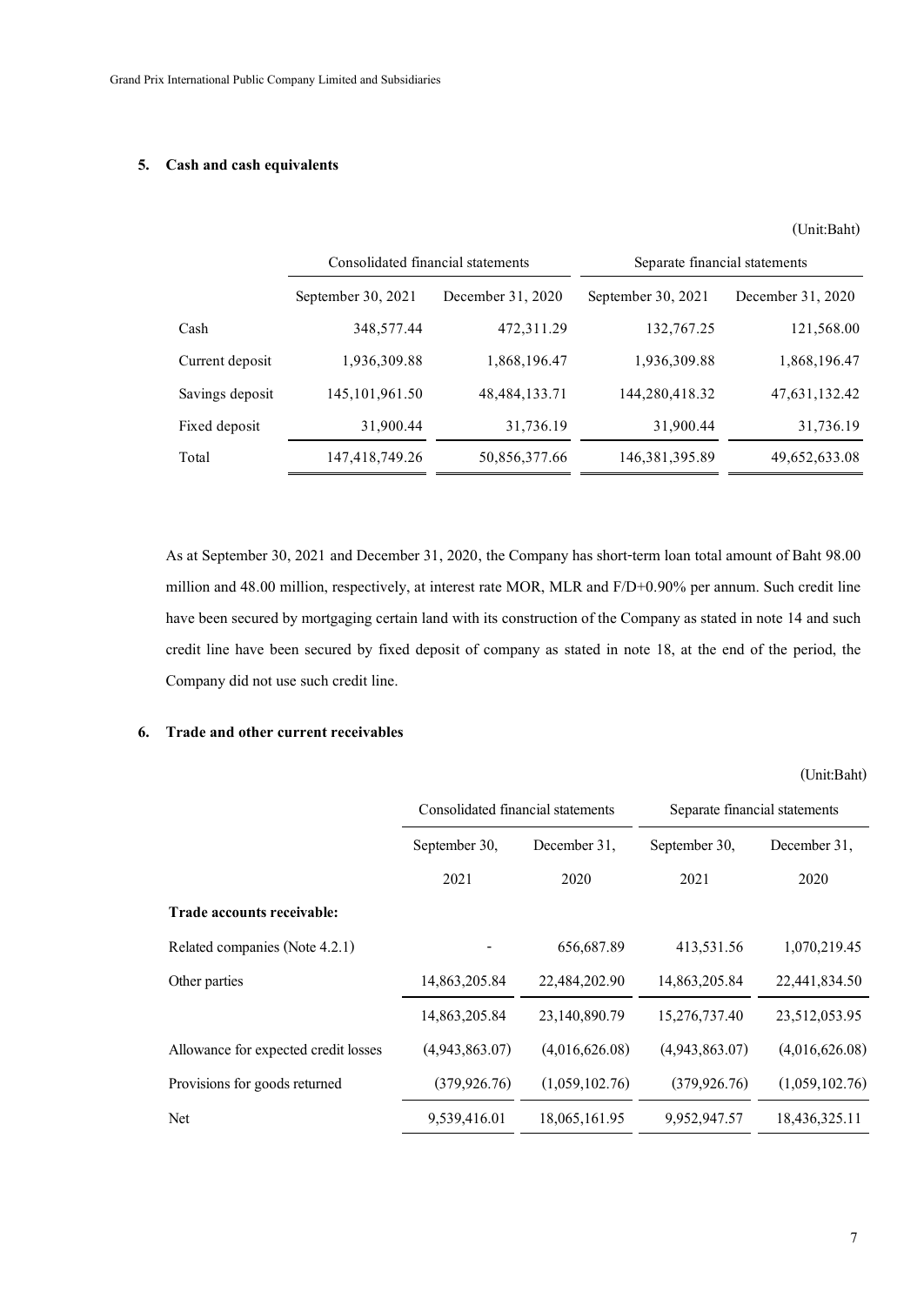## (Unit:Baht)

|                                      | Consolidated financial statements |                  | Separate financial statements |                |  |
|--------------------------------------|-----------------------------------|------------------|-------------------------------|----------------|--|
|                                      | December 31,<br>September 30,     |                  | September 30,                 | December 31,   |  |
|                                      | 2021                              | 2020             | 2021                          | 2020           |  |
| Other current receivables :          |                                   |                  |                               |                |  |
| Other receivable related companies   |                                   |                  |                               |                |  |
| (Note $4.2.2$ )                      | 5,060,727.74                      | 3,306,120.00     | 6,205,083.18                  | 4,429,675.44   |  |
| Accrued income                       | 8,422,196.37                      | 12,246,462.82    | 8,422,196.37                  | 12,246,462.82  |  |
| Prepaid expenses                     | 10,810,602.17                     | 10,926,627.65    | 10,810,602.17                 | 10,926,627.65  |  |
| Revenue Department receivable        | 2,036,500.95                      | 6,898,129.94     | 2,036,500.95                  | 6,898,129.94   |  |
| Other                                | 2,847,031.58                      | 831,142.74       | 2,845,734.42                  | 793,145.43     |  |
|                                      | 29,177,058.81                     | 34, 208, 483. 15 | 30,320,117.09                 | 35,294,041.28  |  |
| Allowance for expected credit losses | (7,196,261.68)                    | (7,196,261.68)   | (7,196,261.68)                | (7,196,261.68) |  |
| Net                                  | 21,980,797.13                     | 27,012,221.47    | 23, 123, 855. 41              | 28,097,779.60  |  |
| Total                                | 31,520,213.14                     | 45,077,383.42    | 33,076,802.98                 | 46,534,104.71  |  |

Aging of trade accounts receivable are as follows.

|               | Consolidated financial statements |                   |                    | Separate financial statements |
|---------------|-----------------------------------|-------------------|--------------------|-------------------------------|
|               | September 30, 2021                | December 31, 2020 | September 30, 2021 | December 31, 2020             |
| Undue         | 5,156,761.49                      | 12,432,204.69     | 5,156,761.49       | 12,432,204.69                 |
| Over due :    |                                   |                   |                    |                               |
| $1-90$ days   | 3,478,897.36                      | 7,195,387.64      | 3,478,897.36       | 7,608,919.20                  |
| 91-180 days   | 639,111.00                        | 801,374.90        | 639,111.00         | 801,374.90                    |
| 181-365 days  | 3,890,205.69                      | 816,693.26        | 3,890,205.69       | 774,324.86                    |
| Over 365 days | 1,698,230.30                      | 1,895,230.30      | 2,111,761.86       | 1,895,230.30                  |
| Total         | 14,863,205.84                     | 23,140,890.79     | 15,276,737.40      | 23,512,053.95                 |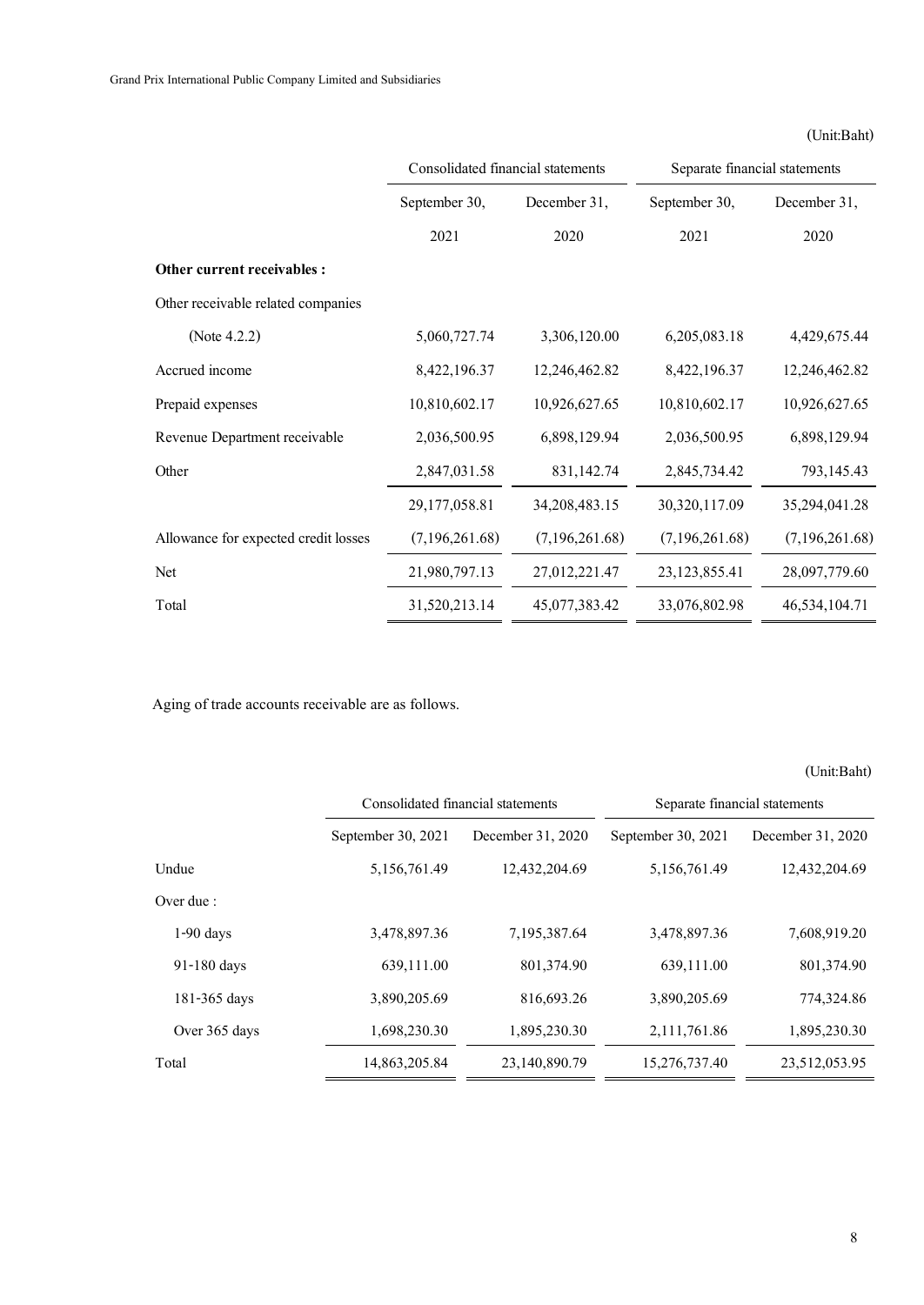#### **7. Short-term loans to associated company**

As at September 30, 2021 and December 31, 2020, the Company has loan to True Energy Co., Ltd. in the amount of Baht 50.00 million, and Baht 20.00 million, respectively, with a one-year loan agreement bearinginterest rate 6% and 7% per annum, respectively.

Movement of loan to related company are as follows.

(Unit:Baht)

(Unit:Baht)

|                  | Consolidated financial statements/Separate financial statements |               |          |                    |  |
|------------------|-----------------------------------------------------------------|---------------|----------|--------------------|--|
|                  | January 1, 2021                                                 | Increase      | Decrease | September 30, 2021 |  |
| Short-term loans | 20,000,000.00                                                   | 30,000,000.00 |          | 50,000,000.00      |  |

#### **8. Inventories**

|                                       | Consolidated financial statements / |                   |  |  |
|---------------------------------------|-------------------------------------|-------------------|--|--|
|                                       | Separate financial statements       |                   |  |  |
|                                       | September 30, 2021                  | December 31, 2020 |  |  |
| Finished goods                        | 21,111,089.38                       | 3,290,229.59      |  |  |
| Work in process                       | 6,760,746.36                        | 3,650,641.40      |  |  |
| Raw materials                         | 3,571,036.13                        | 3,683,491.19      |  |  |
| Total                                 | 31,442,871.87                       | 10,624,362.18     |  |  |
| Allowance for inventories devaluation | (3,101,113.95)                      | (3, 131, 358.93)  |  |  |
| Net                                   | 28, 341, 757. 92                    | 7,493,003.25      |  |  |
|                                       |                                     |                   |  |  |

**9. Other current financial assets**

#### (Unit:Baht)

| (Unii:Bant)                          |  |
|--------------------------------------|--|
| Consolidated financial statements /  |  |
| Separate financial statements        |  |
| September 30, 2021 December 31, 2020 |  |
| 200,049,621.70<br>50,050,063.08      |  |

As at September 30, 2021 and December 31, 2020, the Company had investments in fixed deposit due payment twelve-month with two bank at interest rate 0.20% - 0.55% per annum.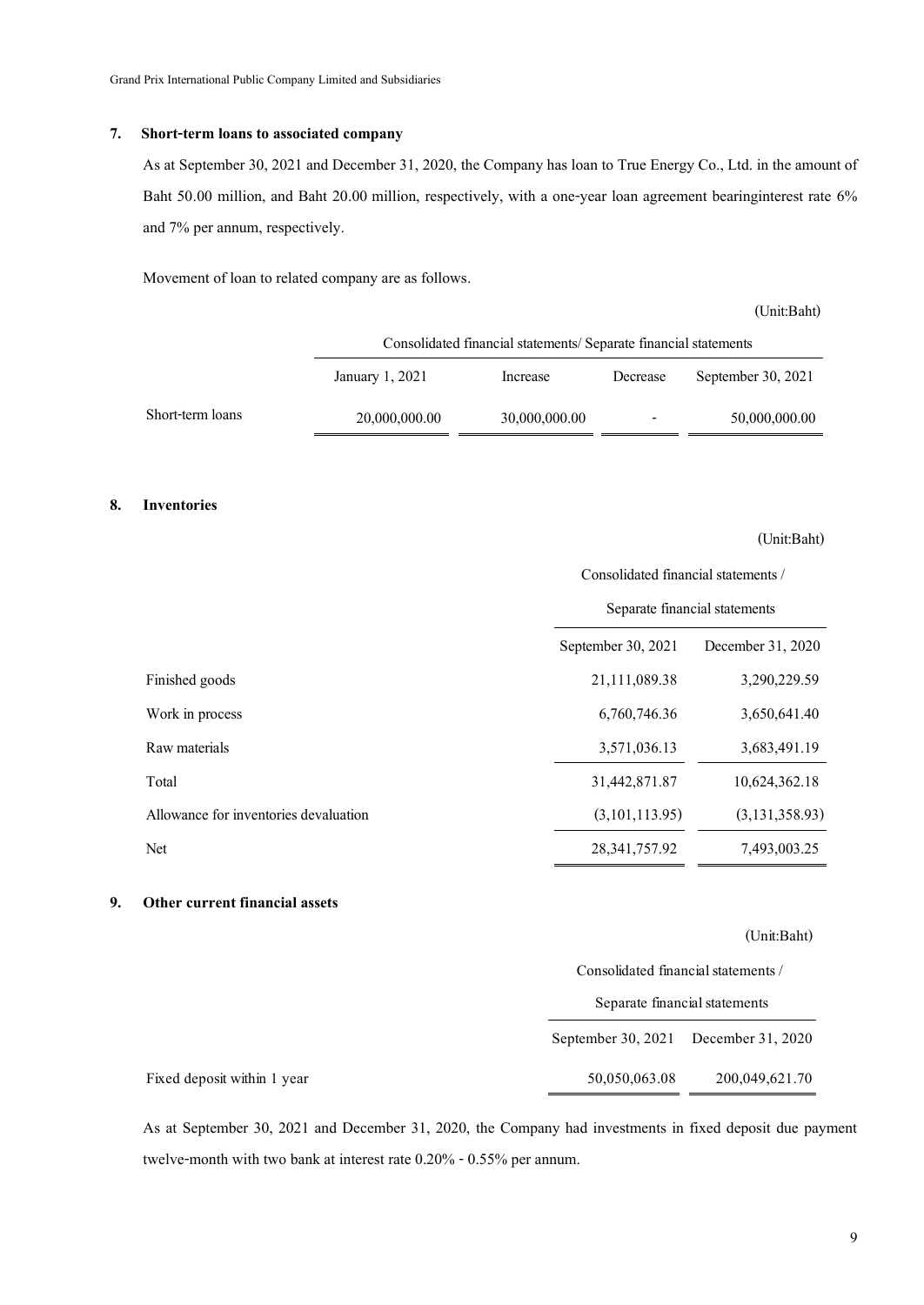### **10. Other non-current financial assets**

(Unit:Baht)

|                                                       | Consolidated financial statements/<br>Separate financial statements |                   |  |
|-------------------------------------------------------|---------------------------------------------------------------------|-------------------|--|
|                                                       |                                                                     |                   |  |
|                                                       | September 30, 2021                                                  | December 30, 2020 |  |
| Investment in equity securities of non-listed company |                                                                     |                   |  |
| Invesments in other company                           | 4,087,500.00                                                        | 4,087,500.00      |  |
| Loss on remeasuring investments                       | (3,494,234.03)                                                      | (3,494,234.03)    |  |
| Net                                                   | 593,265.97                                                          | 593,265.97        |  |

### **11. Investments in subsidiary**

Details of investments in subsidiaries as presented in separate financial statements are as follows:

|                                              | Paid up capital |              |               |            | Holdings       |  | Cost |
|----------------------------------------------|-----------------|--------------|---------------|------------|----------------|--|------|
| Company name                                 | <b>USD</b>      | <b>BATH</b>  | $\frac{0}{0}$ | <b>USD</b> | <b>BATH</b>    |  |      |
| GPI Myanmar Co., Ltd.                        | 50,000          | 1,602,500.00 | 100           | 50,000     | 1,602,500.00   |  |      |
| Less Allowance for impairment of investments |                 |              |               |            | (1,602,500.00) |  |      |
| <b>Net</b>                                   |                 |              |               |            |                |  |      |

The subsidiary was registered on 28 November 2018 in the Republic of the Union of Myanmar.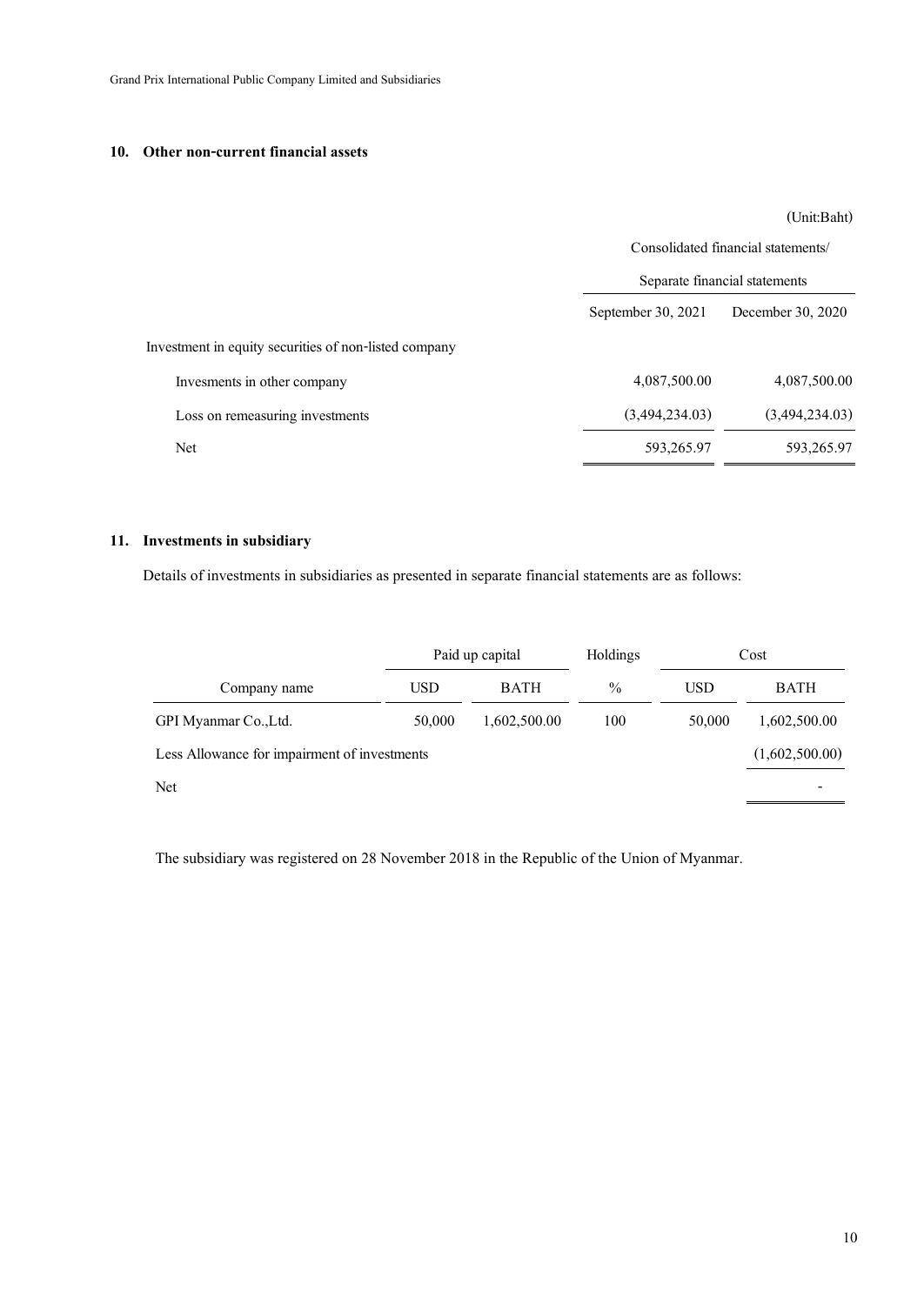### **12. Investments in associates**

12.1 Investment in associated company as follows:

|                        | 12.1 Investment in associated company as follows. |         |                          |                 |                     |              |                                         |                   |                               |                |
|------------------------|---------------------------------------------------|---------|--------------------------|-----------------|---------------------|--------------|-----------------------------------------|-------------------|-------------------------------|----------------|
|                        |                                                   |         |                          |                 |                     |              |                                         | (Unit:Bath)       |                               |                |
|                        |                                                   |         |                          |                 | (Unit:Million Baht) |              | Consolidated financial statements       |                   | Separate financial statements |                |
|                        |                                                   |         |                          | Paid up capital |                     | Holdings %   | Carrying amounts based on equity method |                   | Cost                          |                |
| Company name           | Business type                                     |         | Registered September 30, | December 31,    | September 30,       | December 31, | September 30,                           | December 31,      | September 30,                 | December 31,   |
|                        |                                                   | Country | 2021                     | 2020            | 2021                | 2020         | 2021                                    | 2020              | 2021                          | 2020           |
| Automatrix             |                                                   |         |                          |                 |                     |              |                                         |                   |                               |                |
| Solutions Co., Ltd.    | Trading center                                    | Thai    | 8.00                     | 4.00            | 48.99               | 48.99        | 1,386,430.13                            | 722,460.43        | 3,919,800.00                  | 1,959,900.00   |
|                        | and providing                                     |         |                          |                 |                     |              |                                         |                   |                               |                |
|                        | Electronic media                                  |         |                          |                 |                     |              |                                         |                   |                               |                |
|                        | through Internet                                  |         |                          |                 |                     |              |                                         |                   |                               |                |
|                        | network service                                   |         |                          |                 |                     |              |                                         |                   |                               |                |
| True energy Co., Ltd.* | Production and                                    |         |                          |                 |                     |              |                                         |                   |                               |                |
|                        | distribution                                      |         |                          |                 |                     |              |                                         |                   |                               |                |
|                        | electricity                                       | Thai    | 275.00                   | 275.00          | 25.45               | 25.45        | 243, 365, 253.00                        | 246, 556, 152. 79 | 250,000,000.00                | 250,000,000.00 |
| Total                  |                                                   |         |                          |                 |                     |              | 244,751,683.13                          | 247, 278, 613. 22 | 253,919,800.00                | 251,959,900.00 |

\*Under the shareholders' agreement, if certain incident as defined in the shareholder agreement occurs, the Company can enforce the Major shareholder of the associated company to purchase associated company shares at the price of the sum of investment value together with interest at the rate of MLR of a certain commercial bank plus opportunity cost at the rate 5 % per annum.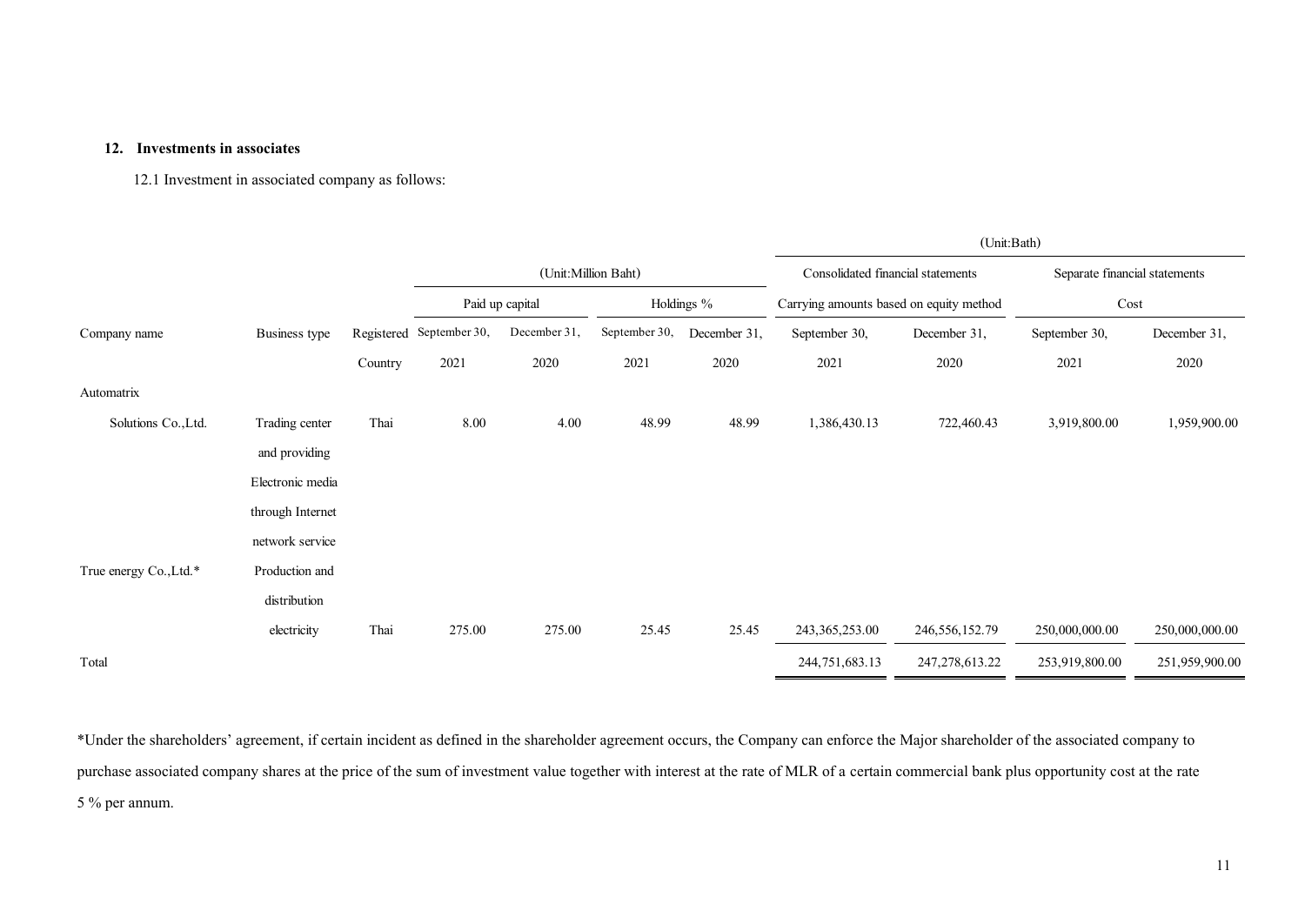12.2 Movements of investments in associates for the nine-month periods ended September 30, 2021 are summarised below.

|                                                                  | Consolidated financial | Separate financial |
|------------------------------------------------------------------|------------------------|--------------------|
|                                                                  | statements             | statements         |
| Investments in associated company at the beginning of the period | 247, 278, 613. 22      | 251,959,900.00     |
| Increase investments                                             | 1,959,900.00           | 1,959,900.00       |
| Share of loss from investments in associated using equity method | (4,486,830.09)         |                    |
| Investments in associated company at the end of the period       | 244,751,683.13         | 253,919,800.00     |

According to resolution of the Board of Director meeting no. 2/2021 held on February 19, 2021, approved to additionally invest in Associated company (Automatrix Solutions Co., Ltd) in previous shareholding proposition, 19,599 shares amount of Baht 1.96 million, total 39,198 shares amount of Baht 3.92 million.

12.3 Liabilities that may arise from litigation and progress of power purchase agreement (PPA) of Associated Company (True Energy Co., Ltd.)

### **Litigation**

#### **Lawsuit 1**

Associated company was filed in a civil lawsuit from a bank as a guarantor for True Energy Lopburi Co., Ltd. defendant No.1 (former subsidiary of True Energy Co., Ltd.) altogether with 4 defendants, Amout claimed totaling Baht 141.35 million with interest rate of 12% per annum of principal amounting to Baht 128.26 million. Charge interst from the date of the indictment (September 3, 2018), The Company was the second defendant for mortgage and guarantee offences. The Court of First instance ruled that thefour defendants had lost the case since December 3, 2019. Currently, The case is in the process of foreclosure for publice auction of the mortgage assets of defendants 1, 3 and 4. Defendants 2, 3 and 4 must jointly pay off publice auction is on going any remaining debts. Currently, the Public acution of such assets has not ended.

The Company management of and its associated companies are of the opinion that the company has no liabilities that may arise from the above lawsuits because according to the file of civil court litigation has stated that there are mortgage collateral totaling Baht 252.62 million. This is expected to be sufficient for potential liabilities. Therefore, the liabilities are not accurred in the financial statements.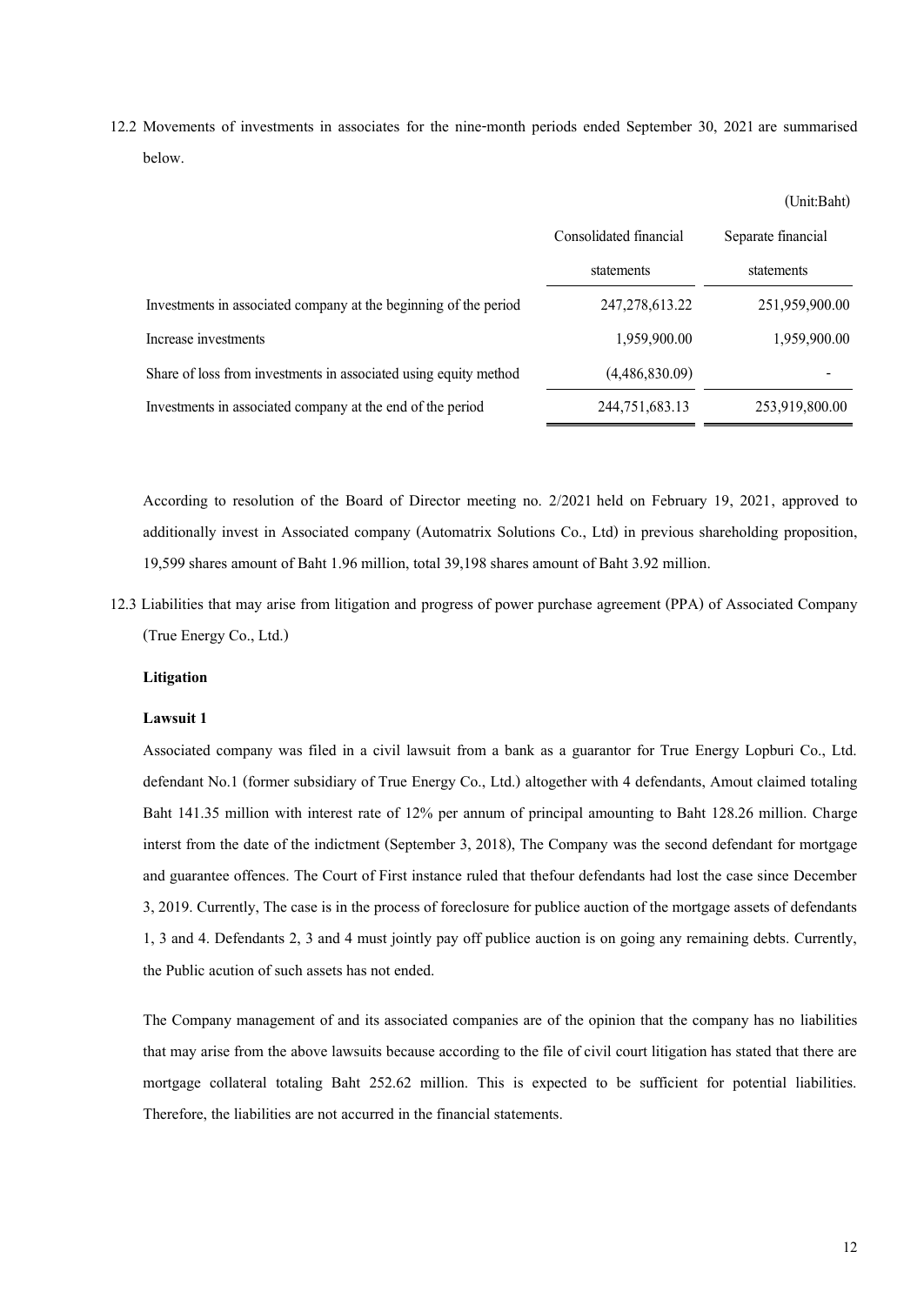To enter into acquisition of investment contract in such associated company, the Company Management has applied cautionary principle in entering into investment contracts to prevent issues regarding debt or damages possibly incurred before the Company jointly invested. As stated in investment contract no.10, events that occur before or on the contract date if any damages or debts are in place with the associated company in addition to the damages or debts disclosed in the investment contract. Due to actions prior to or on the date on which any investment is completed by the seller or director who holds the position prior to the date the investment is completed. Under this agreement, the Seller shall be responsible for any damages or debts incurred by the Associated Company. Such lawsuit was not disclosed in investment contract by the associated company. As a result of the agreement, the Company is not liable for any liabilities that may arise from such litigation.

In addition, on August 9, 2021, Mr. Chamrat Techanithi (Major shareholder and director of associated company) has sent letter of intent to the associated company confirm to pledge that he agreed to be bounded and will be responsible for repaying the debts araising from court ruling in the Aforementio case to the plaintiff or to any other person who has obtained the right to receive the debt payment or legally replaced the plaintiff on behalf of the associated company in full amount without conditions.

#### **Lawsuit 2**

Associated company and its party have been sued by third parties and its party and for offences committed of unlawful ordered by administrative authorities or government officials. The plaintiff requested the court to revoke the building construction license Aor 1, revoke fuel type changes order regarding the factory license (Ror Ngor 4), and revoke the process of arranging for public hearings (relating to electricity production license). The Court of first instance dismissed the case.

Currently, the case is under consideration appeal by the Supreme Administrative Court. The Company Management and its associated company expect the Administrative Court to dismiss the case, as well as the Court of first instance rule.

#### **Significant long-term contract**

On September 24, 2015, Associated company entered into PPA with Provincial Electricity Authority (PEA) for electric power production and electric power delivery at the price defined in the agreement. The term of agreement is 5 years and has become effective since the signing date by both parties. The agreement will be renewed automatically every 5 years each time until Associated company will request to terminate agreement. The electricity sale was plan to be commencing traded on March 21, 2018.

However, from 2018 to the present, there have been delays in the process of obtaining electricity production license and control energy production license, along with the installation of some critical equipment and the testing of the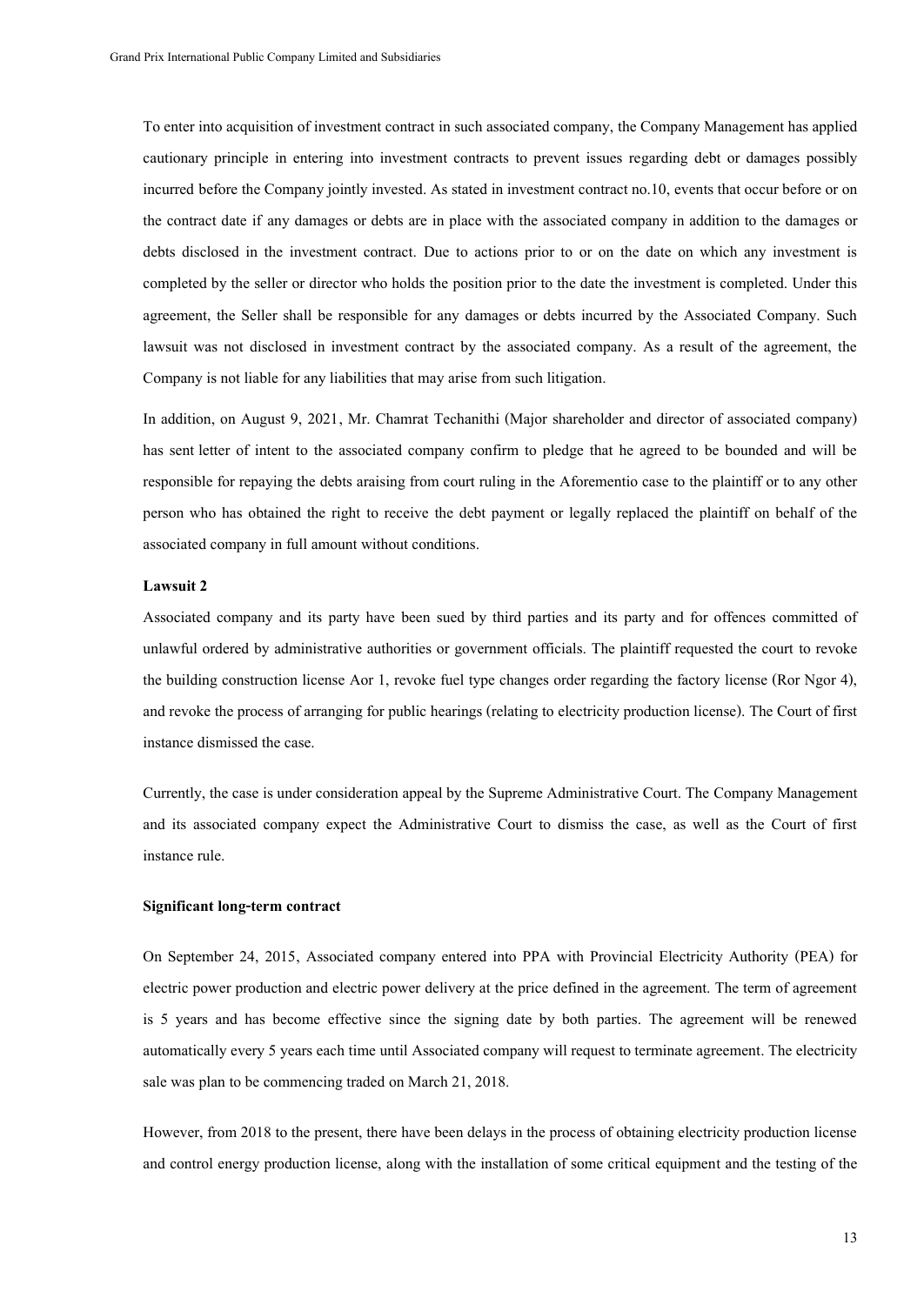system has not been completed, caused Associated company to postpone the commence date of electricity sale with the Provincial Electricity Authority (PEA) several times and have been approved by the PEA every time.

On June 22, 2021, the PEA granted Associated company's request to postpone the commence date of electricity sale to May 24, 2022. if Associated company is unable to start electricity trading within 60 days from the starting electricity trading date indicated in postpone electricity trading agreement, PEA will impose a fine of 0.33% per day of the collateral amount of Baht 1.80 million, and if more than 12 months, the contract will be terminated.

On September 2021 , The associated company's Electricity production license and Regulated-power production license were approved by Energy Regulatory Commission(ERC). Electricity production testing and first sync with EGAT still remain.

#### **13. Investment property**

As at September 30, 2021 and December 31, 2020, the Company had investment property book value of at Baht 32.24 million, the fair value amounted to Baht 49.64 million. The fair value of such investment properties assessed by the management is determined by purchase price nearby the land.

#### **14. Property, plant and equipment**

Movements of the property, plant and equipment account for the nine-month periods ended September 30, 2021 are summarised below.

|                                                  |                        | (Unit:Baht)        |
|--------------------------------------------------|------------------------|--------------------|
|                                                  | Consolidated financial | Separate financial |
|                                                  | statements             | statements         |
| Net book value as at the beginning of the period | 180,096,379.60         | 180,093,509.64     |
| Acquisitions during the period - at cost         | 21,175,710.05          | 21,175,710.05      |
| Disposal during the period - net                 | (2,752,22)             | (2,752.22)         |
| Transfer to other non-current assets             | (19, 496, 53)          | (19, 496, 53)      |
| Depreciation for the period                      | (10,638,549.61)        | (10,638,135.58)    |
| Net book value as at the end of the period       | 190,611,291.29         | 190,608,835.36     |
|                                                  |                        |                    |

As at September 30, 2021, Certain of land with its construction at book value amounting to Baht 41.78 million (As at December 31, 2020 : Baht 43.90 million) have been used as collateral for bank overdraft, short-term loans from financial institution as stated in note 5.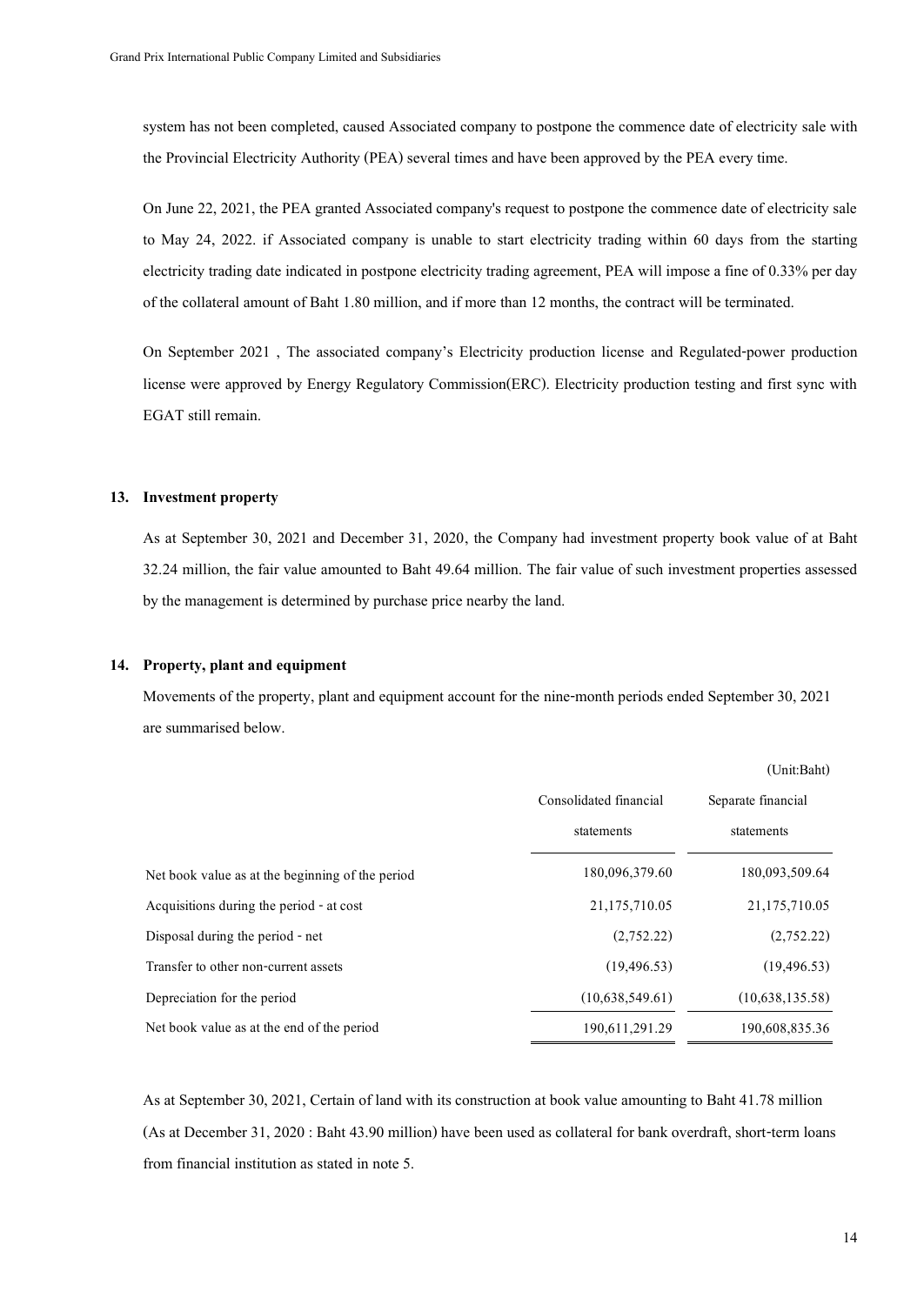### **15. Right-of-use assets**

Movements of the right-of-use assets account for the nine-month periods ended September 30, 2021 are summarised below.

|                                                          | (Unit:Baht)            |
|----------------------------------------------------------|------------------------|
|                                                          | Consolidated financial |
|                                                          | statements/Separate    |
|                                                          | financial statements   |
|                                                          |                        |
| Net book value as at the beginning of the period         | 15,370,257.69          |
| Increase during the period - at cost                     | 575,920.00             |
| Amortization for the period                              | (2,412,003.35)         |
| Difference from rental discount                          | (515,260.75)           |
| Unconditional rental discount for changing lease and new |                        |
| lease liabilities estimation (Note 2.3)                  | (3,197,980.55)         |
| Net book value as at the end of the period               | 9,820,933,04           |

### **16. Other intangible assets**

Movements of the other intangible assets account for the nine-month periods ended September 30, 2021 are summarized below.

|                                                  | (Unit:Baht)            |
|--------------------------------------------------|------------------------|
|                                                  | Consolidated financial |
|                                                  | statements/Separate    |
|                                                  | financial statements   |
| Net book value as at the beginning of the period | 10,144,933.28          |
| Acquisitions during the period - at cost         | 827,980.00             |
| Amortization for the period                      | (944, 971.67)          |
| Net book value as at the end of the period       | 10,027,941.61          |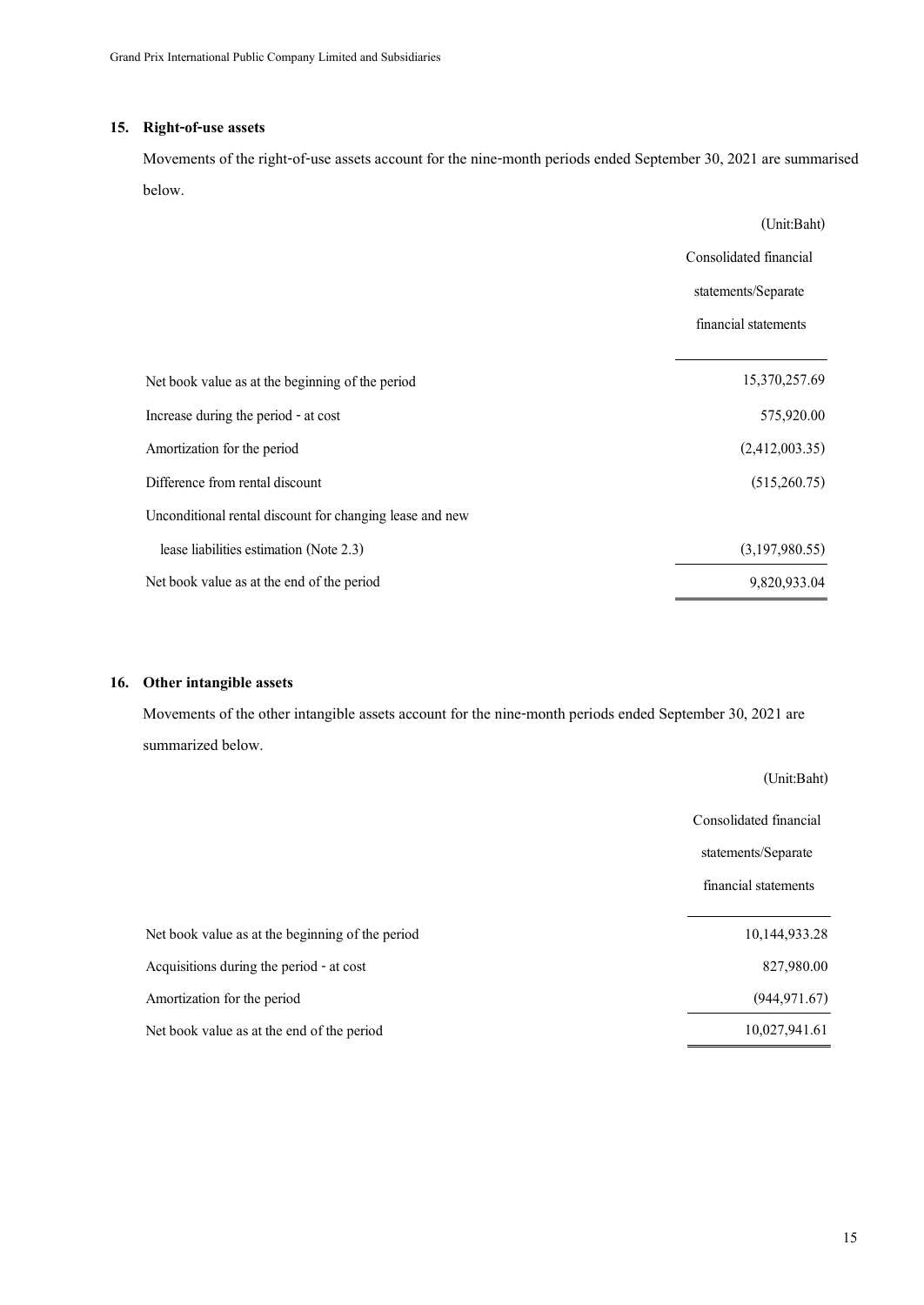### **17. Deferred income tax / Income tax expenses**

17.1 Deferred tax assets after netting with deferred tax liabilities has been presented in the statement of financial position had details as follows:

|                          | (Unit:Baht)                                                         |                   |  |  |
|--------------------------|---------------------------------------------------------------------|-------------------|--|--|
|                          | Consolidated financial statements/<br>Separate financial statements |                   |  |  |
|                          |                                                                     |                   |  |  |
|                          | September 30, 2021                                                  | December 31, 2020 |  |  |
| Deferred tax assets      | 5,771,583.30                                                        | 4,874,189.06      |  |  |
| Deferred tax liabilities | (1,614,100.48)                                                      | (1,586,412.20)    |  |  |
| Net                      | 4,157,482.82                                                        | 3,287,776.86      |  |  |

| 17.2 Income tax recognized in profit or loss for the three-month and nine-month periods ended September 30, |                                                |               |                                                 |               |  |
|-------------------------------------------------------------------------------------------------------------|------------------------------------------------|---------------|-------------------------------------------------|---------------|--|
| 2021 and 2020 as follows:                                                                                   |                                                |               |                                                 |               |  |
|                                                                                                             |                                                |               |                                                 | (Unit:Baht)   |  |
|                                                                                                             |                                                |               | For the three-month periods ended September 30, |               |  |
|                                                                                                             | Consolidated financial statements              |               | Separate financial statements                   |               |  |
|                                                                                                             | 2021                                           | 2020          | 2021                                            | 2020          |  |
| Current income tax :                                                                                        |                                                |               |                                                 |               |  |
| Income tax expenses                                                                                         | (9,090,902.61)                                 | 18,324,628.66 | (9,090,902.61)                                  | 18,324,628.66 |  |
| Deferred tax:                                                                                               |                                                |               |                                                 |               |  |
| Changing in temporary differences                                                                           | 332,338.19                                     | (36,648.66)   | 332,338.19                                      | (36,648.66)   |  |
| Tax expense (income) in the statements                                                                      |                                                |               |                                                 |               |  |
| of comprehensive income                                                                                     | (8,758,564.42)                                 | 18,287,980.00 | (8,758,564.42)                                  | 18,287,980.00 |  |
|                                                                                                             |                                                |               |                                                 | (Unit:Baht)   |  |
|                                                                                                             | For the nine-month periods ended September 30, |               |                                                 |               |  |
|                                                                                                             | Consolidated financial statements              |               | Senarate financial statements                   |               |  |

|                                   | Consolidated financial statements |               | Separate financial statements |               |
|-----------------------------------|-----------------------------------|---------------|-------------------------------|---------------|
|                                   | 2021                              | 2020          | 2021                          | 2020          |
| Current income tax:               |                                   |               |                               |               |
| Income tax expenses               | 20,612,826.27                     | 18,324,628.66 | 20,612,826.27                 | 18,324,628.66 |
| Deferred tax:                     |                                   |               |                               |               |
| Changing in temporary differences | (869,705.96)                      | 429, 265, 78  | (869,705.96)                  | 429, 265. 78  |
| Tax expenses in the statements of |                                   |               |                               |               |
| comprehensive income              | 19,743,120.31                     | 18,753,894.44 | 19,743,120.31                 | 18,753,894.44 |
|                                   |                                   |               |                               |               |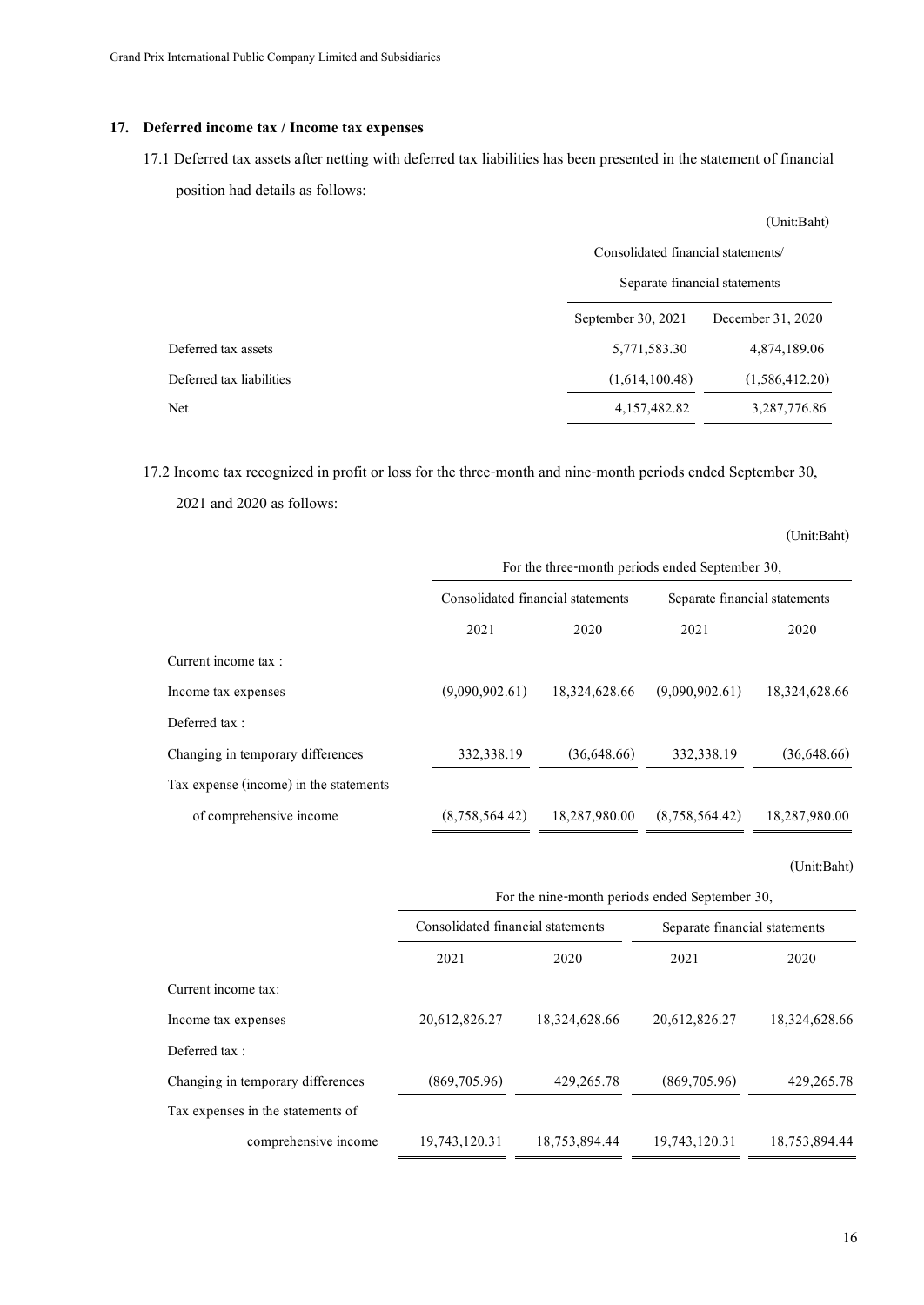17.3 Income tax on components of other comprehensive income for the nine-month periods ended September 30,

2020 as follows:

|                             | Consolidated financial statements/<br>Separate financial statements |               |                   |
|-----------------------------|---------------------------------------------------------------------|---------------|-------------------|
|                             | Before income                                                       | Tax expenses  | Net of income tax |
|                             | tax                                                                 |               |                   |
| Gains on re-measurements of |                                                                     |               |                   |
| defined benefit plans       | 3,208,208.28                                                        | (641, 641.66) | 2,566,566.62      |

### **18. Non-current non-cash financial assets pledged as collateral**

(Unit:Baht)

(Unit:Baht)

| Consolidated financial statements/ |
|------------------------------------|
|                                    |

| Separate financial statements<br>September 30, $2021$ |                   |
|-------------------------------------------------------|-------------------|
|                                                       | December 31, 2020 |
| 50,323,300.00                                         | 323,300.00        |

As at September 30, 2021 and December 31, 2020, the Company had fixed deposit at 2 banks amount of Baht 0.32 million by using fixed deposit as for letter guarantee for electricity usage to Metropolitan Electricity Authority and monthly postage service to Thai Post Co., Ltd. as stated in note 26.2

As at September 30, 2021, The Company used a fixed deposit of a bank of Baht 50.00 million as collateral for shortterm loans. Noetas stated in note 5 (As at December 31, 2020 : Nil)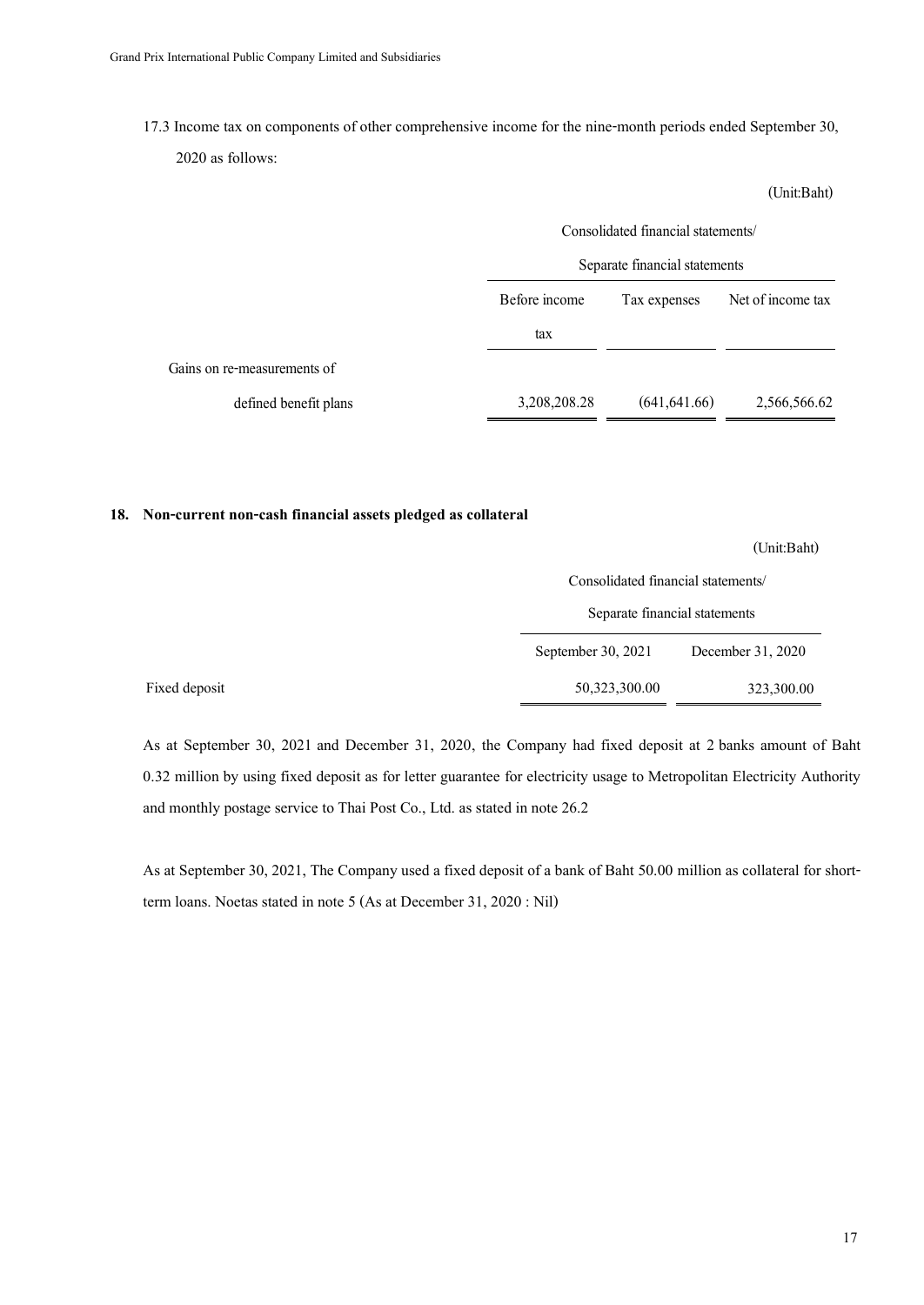### **19. Trade and other current payables**

|                               |                                   |               |                               | (Unit:Baht)   |
|-------------------------------|-----------------------------------|---------------|-------------------------------|---------------|
|                               | Consolidated financial statements |               | Separate financial statements |               |
|                               | September 30,                     | December 31,  | September 30,                 | December 31,  |
|                               | 2021                              | 2020          | 2021                          | 2020          |
| Trade accounts payable:       |                                   |               |                               |               |
| Trade payable - Other parties | 4,974,631.89                      | 7,326,912.44  | 4,974,631.89                  | 7,326,912.44  |
| Prepaid cheques               | 1,824,280.80                      | 2,783,064.80  | 1,824,280.80                  | 2,783,064.80  |
|                               | 6,798,912.69                      | 10,109,977.24 | 6,798,912.69                  | 10,109,977.24 |
| Other current payables:       |                                   |               |                               |               |
| Accrued expenses              | 12,245,439.89                     | 5,698,013.15  | 11,488,617.89                 | 4,994,876.66  |
| Revenue Department payable    | 1,301,849.64                      | 1,797,644.82  | 1,016,489.87                  | 1,498,133.53  |
| Accrued withoding tax         | 3,012,390.98                      | 4,142,069.78  | 3,012,390.98                  | 4,128,121.79  |
| Advance receive               | 2,054,531.00                      |               | 2,054,531.00                  |               |
| Other                         | 9,118,757.90                      | 10,183,283.88 | 4,118,757.90                  | 5,183,283.88  |
|                               | 27,732,969.41                     | 21,821,011.63 | 21,690,787.64                 | 15,804,415.86 |
| Total                         | 34,531,882.10                     | 31,930,988.87 | 28,489,700.33                 | 25,914,393.10 |
|                               |                                   |               |                               |               |

### **20. Unearned revenues**

## (Unit:Baht)

Consolidated financial statements/

## Separate financial statements

| September, 30 2021 | December 31, 2020 |
|--------------------|-------------------|
| 5, 141, 082. 55    |                   |
| 206,487.62         | 1,217,720.49      |
| 5, 347, 570. 17    | 1,217,720.49      |
|                    |                   |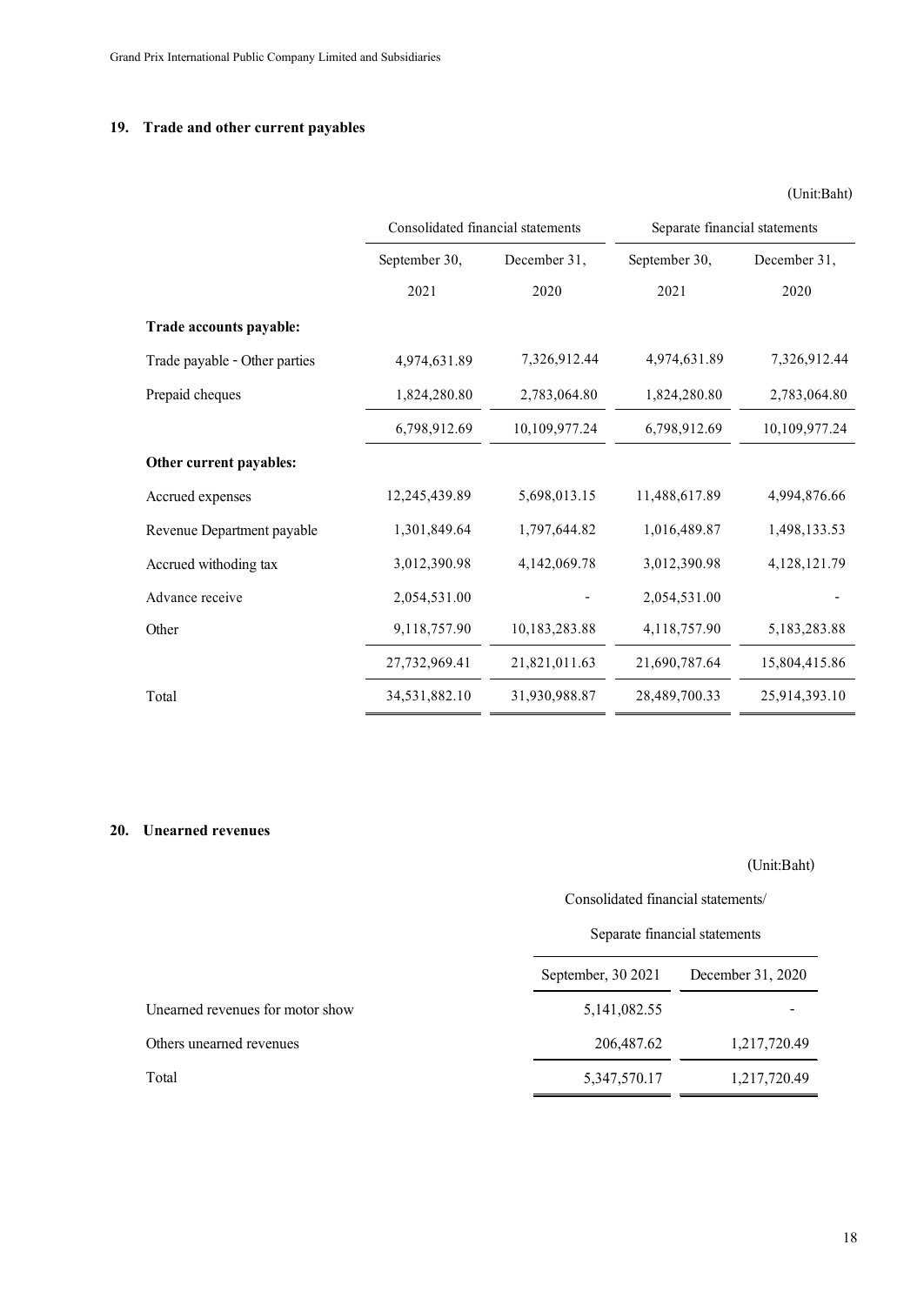### **21. Lease liabilities**

Movements of the lease liabilities account for the nine-month periods ended September30, 2021 are summarised below.

|                                                                            | (Unit:Baht)            |
|----------------------------------------------------------------------------|------------------------|
|                                                                            | Consolidated financial |
|                                                                            | statements/Separate    |
|                                                                            | financial statements   |
| The portion due more than one year at the beginning of the period          | 5,433,466.71           |
| Current portion as at the beginning of the period                          | 5,264,513.84           |
| Total lease liabilities as at the beginning of the period                  | 10,697,980.55          |
| Increase                                                                   | 5,000,000.00           |
| Paid Space rental                                                          | (7,500,000.00)         |
| Unconditional rental discount for changing lease and new lease liabilities |                        |
| estimation(Note 2.3)                                                       | (3,197,980.55)         |
| Paid installments car                                                      | (228, 675.99)          |
| Total lease liabilities as at the beginning of the end of the period       | 4,771,324.01           |
| Current portion as at the end of the period                                | (936, 118.92)          |
| The portion due more than one year at the end of the period                | 3,835,205.09           |

As at September 30,2021, the Company has lease liabilities as follows:

- 21.1 Vehicle leasing contract with a private company is paid by 60 installments Baht 91,407.00 each and ended in June 2026.
- 21.2 Space rental contract with a related company for providing activity service for external person Such rental contract was expire during the period on May 14, 2021. The Company extended the contract and paid prepaid rental in full amount Baht 7.50 million. Tern of such rental contract is 3 years and ended on May 14, 2024.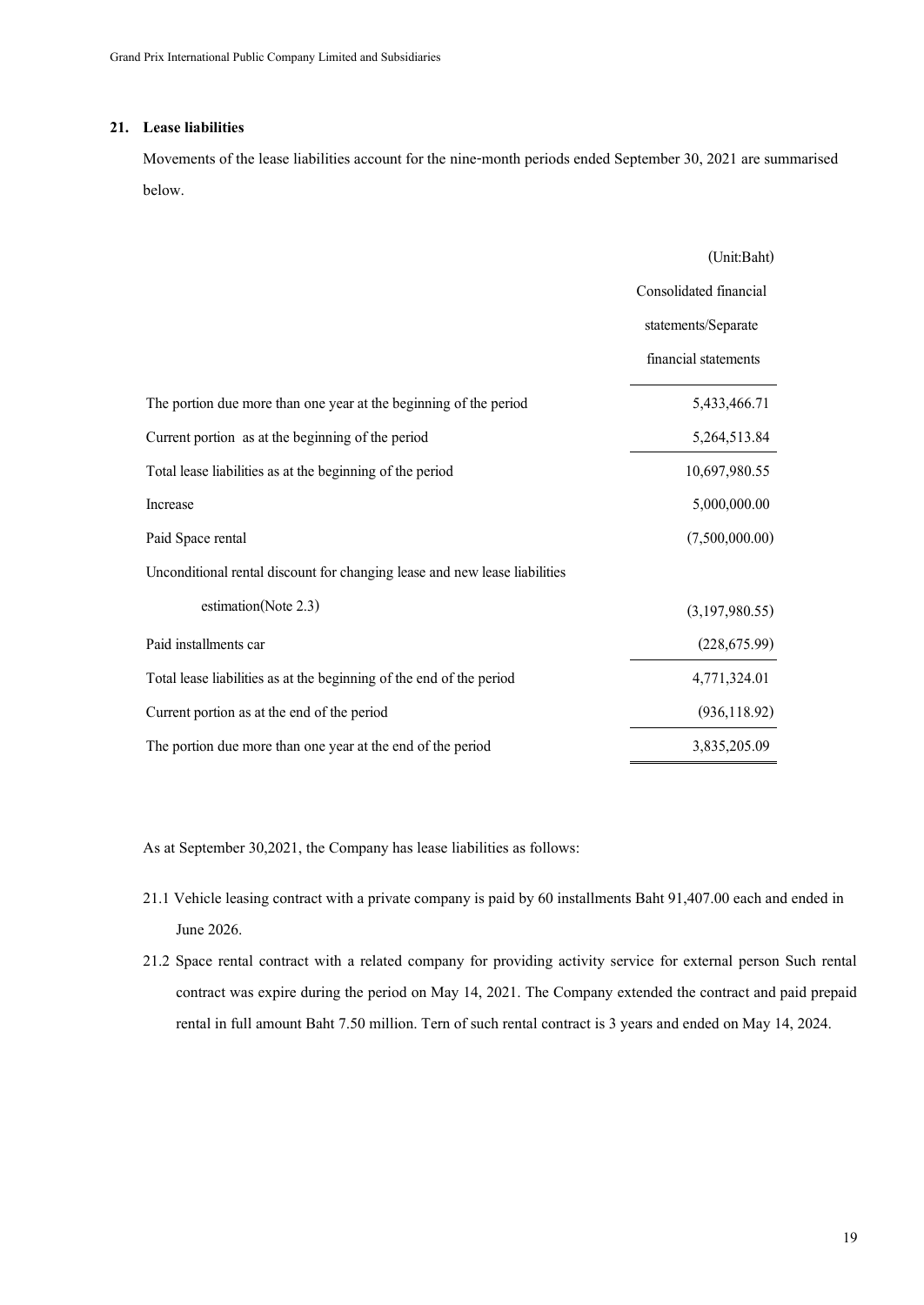### **22. Non-current provisions for employee benefits**

22.1 Movements of the present value of the employee benefit obligations for the nine-month periods ended September 30, 2021 are summarised below.

|                                        | (Unit:Baht)            |
|----------------------------------------|------------------------|
|                                        | Consolidated financial |
|                                        | statements/Separate    |
|                                        | financial statements   |
| Balance as at beginning of the period  | 21,239,586.56          |
| Current service cost and Interest cost | 1,623,038.13           |
| Balance as at end of the period        | 22,862,624.69          |

22.2 Employee benefit expenses recognized in the statement of comprehensive income for the three-month and nine-month periods ended September 30, 2021 and 2020 are as follows:

|                            | Consolidated financial statements/Separate financial statements |              |                                  |              |
|----------------------------|-----------------------------------------------------------------|--------------|----------------------------------|--------------|
|                            | For the three-month periods ended                               |              | For the nine-month periods ended |              |
|                            | 2021                                                            | 2020         | 2021                             | 2020         |
| Cost of sales and services | 238, 262, 13                                                    | 263, 542. 35 | 714,786.39                       | 790,626.69   |
| Distribution cost          | 27,926.39                                                       | 27,125.04    | 83,779.17                        | 81,375.12    |
| Administrative expenses    | 274,824.19                                                      | 275,330.29   | 824,472.57                       | 825,990.87   |
| Total                      | 541,012.71                                                      | 565,997.68   | 1,623,038.13                     | 1,697,992.68 |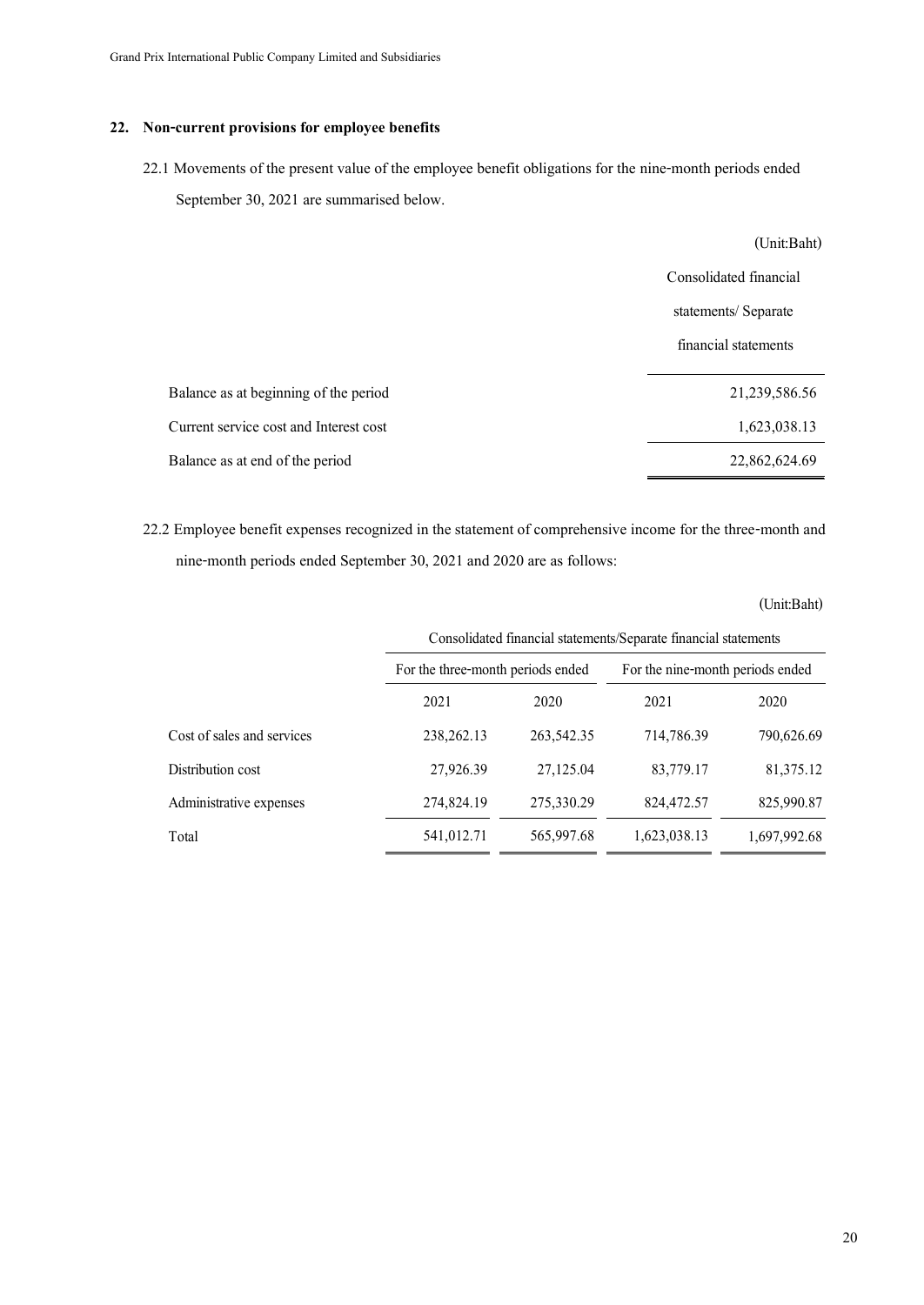22.3 Actuarial gains recognized in other comprehensive income for the nine-month periods ended September 30,

```
2021 and 2020 consist of:
```

|                         |      | Consolidated financial statements/ |  |  |
|-------------------------|------|------------------------------------|--|--|
|                         |      | Separate financial statements      |  |  |
|                         | 2021 | 2020                               |  |  |
| Discount rate           |      | (218, 469.00)                      |  |  |
| Salary increase rate    |      | 3,803,553.00                       |  |  |
| Staff turnover rate     |      | 3,499.00                           |  |  |
| Experience improvements |      | (380, 375.72)                      |  |  |
| Total                   |      | 3,208,207.28                       |  |  |
|                         |      |                                    |  |  |

### **23. Dividend**

23.1 During the year 2021, the Company had paid dividend 2 times, totalling Baht 48.00 million as follows

According to the Board of Director meeting no.2/2021 held on February 19, 2021, the Company passed resolutions as to approve pay the dividend from retained earnings as of December 31, 2020 (remaining portion) for the total eligible shares of 600 million shares at the rate of Baht 0.05 per share totalling Baht 30.00 million to the approved by the Annual General Meeting of 2021 on March 31, 2021. The Company already paid such dividend on April 27, 2021.

According to the Board of Director meeting no.4/2021 held on August 11, 2021, the Company passed resolutions as to approve pay the interim dividend from performance as of year 2021 for the total eligible shares of 600 million shares at the rate of Baht 0.03 per share totalling Baht 18.00 million. The Company already paid such dividend on September 10, 2021.

 23.2 According to the Board of Director meeting no.5/2020 held on March 27, 2020, the meeting passed resolution to indefinitely postpone annual ordinary shareholder meeting of the year 2020 and cancel resolution dividend payment of the year 2019 approved in the Board of Director meeting no.2/2020 held on February 18, 2020. However, the Board of Director meeting passed resolution to approve interim dividend from retained earnings as at December 31, 2019 (remaining) to shareholders Baht 0.08 per share amount of Baht 48.00 million. Such dividend will be approved by the next shareholder meeting. The Company already paid such interim dividend on April 24,2020.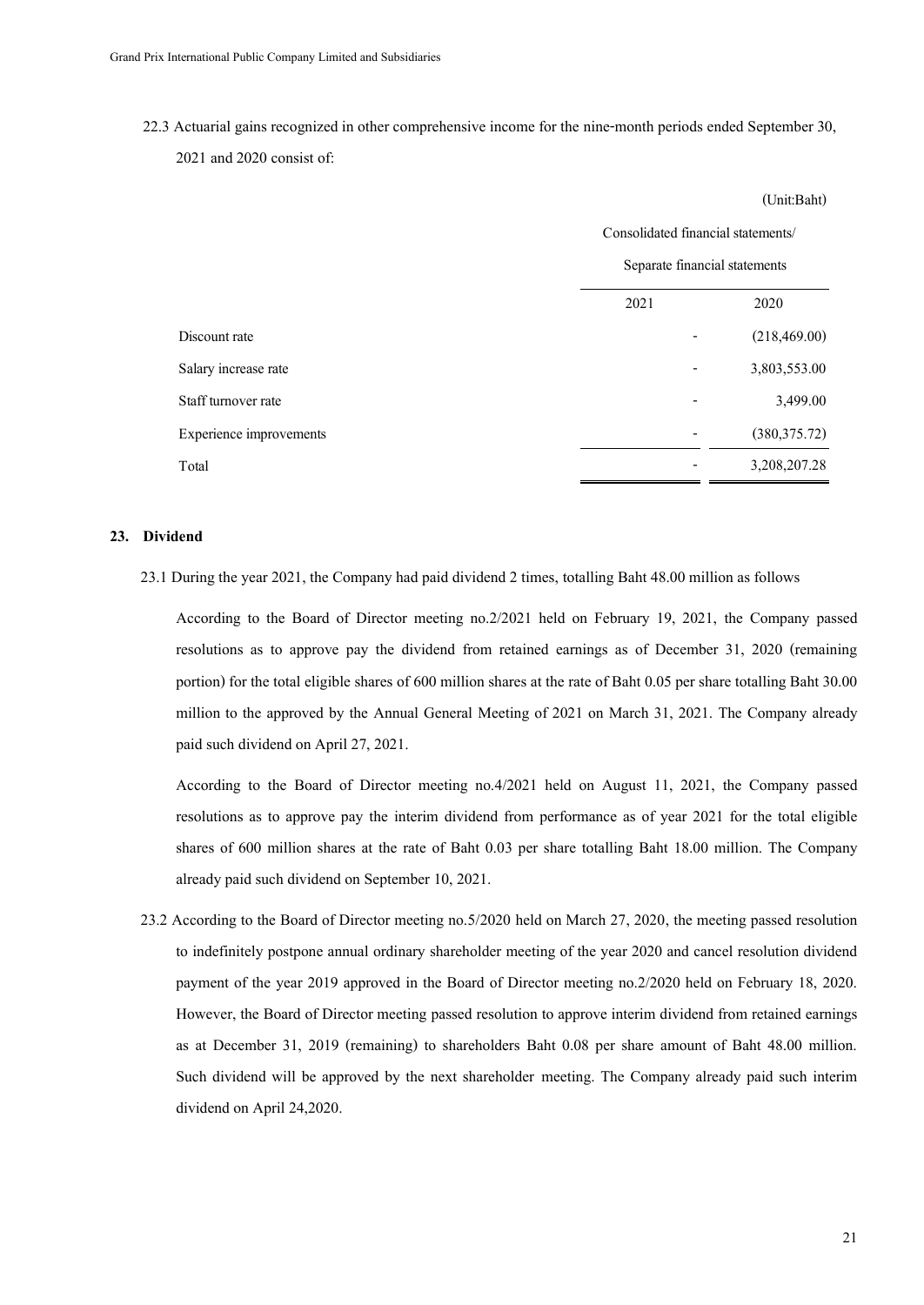### **24. Expenses by nature**

Expenses by nature for the three-month and nine-month periods ended September 30, 2021 and 2020 are as follows:

(Unit:Baht)

|                                  | For the three-month periods ended September 30,                    |                |                               |                |
|----------------------------------|--------------------------------------------------------------------|----------------|-------------------------------|----------------|
|                                  | Consolidated financial statements                                  |                | Separate financial statements |                |
|                                  | 2021                                                               | 2020           | 2021                          | 2020           |
| Changing in finished goods and   |                                                                    |                |                               |                |
| work in process                  | (14,751,105.80)                                                    | (1,542,633.16) | (14,751,105.80)               | (1,542,633.16) |
| Raw material used                | 1,603,312.06                                                       | 3,647,348.90   | 1,603,312.06                  | 3,647,348.90   |
| Hire of work expenses for plate, |                                                                    |                |                               |                |
| manuscript, art work and others  | 3,106,740.66                                                       | 4,693,001.62   | 3,106,740.66                  | 4,693,001.62   |
| Employee expenses                | 36,875,195.79                                                      | 41,156,486.86  | 36,875,195.79                 | 41,156,486.86  |
| Venue rent and service charge    | 612,669.13                                                         | 85,577,836.07  | 612,669.13                    | 85,577,836.07  |
| Venue decoration expenses        |                                                                    | 22,280,660.00  |                               | 22,280,660.00  |
| Advertising expenses             | 952,065.74                                                         | 18,941,334.77  | 952,065.74                    | 18,941,334.77  |
| Outsiders organizing expenses    | 705,040.44                                                         | 7,431,452.72   | 705,040.44                    | 7,431,452.72   |
| Depreciation and amortization    | 4,613,718.12                                                       | 4,913,164.14   | 4,613,603.50                  | 4,913,164.14   |
|                                  |                                                                    |                |                               | (Unit:Baht)    |
|                                  | For the nine-month periods ended September 30,                     |                |                               |                |
|                                  | Consolidated financial statements<br>Senarate financial statements |                |                               |                |

|                                  | For the nine-month periods ended September 30, |                  |                               |                  |
|----------------------------------|------------------------------------------------|------------------|-------------------------------|------------------|
|                                  | Consolidated financial statements              |                  | Separate financial statements |                  |
|                                  | 2021                                           | 2020             | 2021                          | 2020             |
| Changing in finished goods and   |                                                |                  |                               |                  |
| work in process                  | (20,930,964.75)                                | (2,863,600.81)   | (20,930,964.75)               | (2,863,600.81)   |
| Raw material used                | 6,486,408.17                                   | 9,029,584.28     | 6,486,408.17                  | 9,029,584.28     |
| Hire of work expenses for plate, |                                                |                  |                               |                  |
| manuscript, art work and others  | 12,936,891.29                                  | 12, 193, 051. 67 | 12,936,891.29                 | 12, 193, 051. 67 |
| Employee expenses                | 113, 154, 332. 53                              | 122,093,890.91   | 113,154,332.53                | 122,093,890.91   |
| Venue rent and service charge    | 87,099,500.07                                  | 89,901,312.12    | 87,099,500.07                 | 87,687,788.84    |
| Venue decoration expenses        | 30,877,480.00                                  | 28,622,274.77    | 30,877,480.00                 | 27,965,115.00    |
| Advertising expenses             | 22,701,377.80                                  | 26,214,108.69    | 22,701,377.80                 | 26, 151, 521. 15 |
| Outsiders organizing expenses    | 8,915,382.33                                   | 17,304,534.97    | 8,915,382.33                  | 12,342,827.21    |
| Depreciation and amortization    | 13,995,524.63                                  | 15,324,371.14    | 13,995,110.60                 | 15,323,827.00    |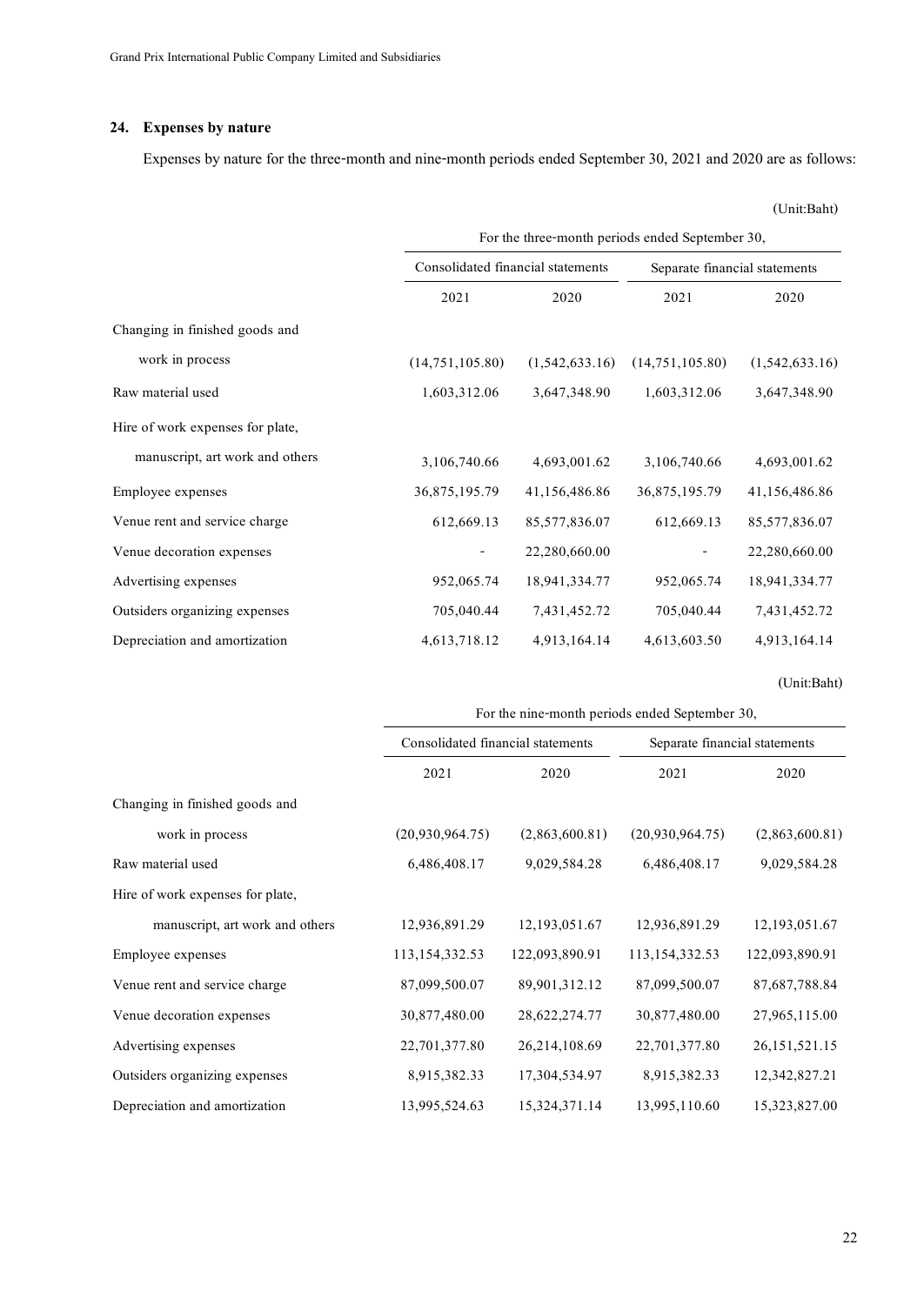### **25. Supplementary disclosure of cash flow information**

25.1 Cash and cash equivalents as at the beginning of period are as follows:

|                 |                  | Consolidated financial statements |                 | Separate financial statements |
|-----------------|------------------|-----------------------------------|-----------------|-------------------------------|
|                 | January 1, 2021  | January 1, 2020                   | January 1, 2021 | January 1, 2020               |
| Cash            | 472,311.29       | 116,043.25                        | 121,568.00      | 111,298.00                    |
| Current deposit | 1,868,196.47     | 1,873,440.53                      | 1,868,196.47    | 1,873,440.53                  |
| Savings deposit | 48, 484, 133. 71 | 145,562,237.17                    | 47,631,132.42   | 144,721,562.20                |
| Fixed deposit   | 31,736.19        | 31,204.23                         | 31,736.19       | 31,204.23                     |
| Total           | 50,856,377.66    | 147,582,925.18                    | 49,652,633.08   | 146,737,504.96                |

25.2 Cash and cash equivalents as at the end of period are as follows:

(Unit:Baht)

|                 |                                   |                    |                               | (Unit:Baht)          |
|-----------------|-----------------------------------|--------------------|-------------------------------|----------------------|
|                 | Consolidated financial statements |                    | Separate financial statements |                      |
|                 | September 30, 2021                | September 30, 2020 | September 30, 2021            | September 30, $2020$ |
| Cash            | 348,577.44                        | 504,537.30         | 132,767.25                    | 121,417.05           |
| Current deposit | 1,936,309.88                      | 2,714,475.89       | 1,936,309.88                  | 2,714,475.89         |
| Savings deposit | 145, 101, 961. 50                 | 122,740,245.34     | 144,280,418.32                | 121,910,380.87       |
| Fixed deposit   | 31,900.44                         | 31,666.41          | 31,900.44                     | 31,666.41            |
| Total           | 147,418,749.26                    | 125,990,924.94     | 146, 381, 395.89              | 124,777,940.22       |

25.3 Non-cash transactions for the nine-month ended September 30, 2021 were as follows:

- The Company purchased office equipment amounting to Baht 0.63 million by credit.
- The Company has purchased vehicle Baht 5.00 million presented as lease liabilities
- 25.4 Non-cash transactions for the nine-monthended September 30, 2020 were as follows:
	- The company transfer other non-current assets (Barter goods) amounting to Baht 0.35 million to Property, plant and equipment.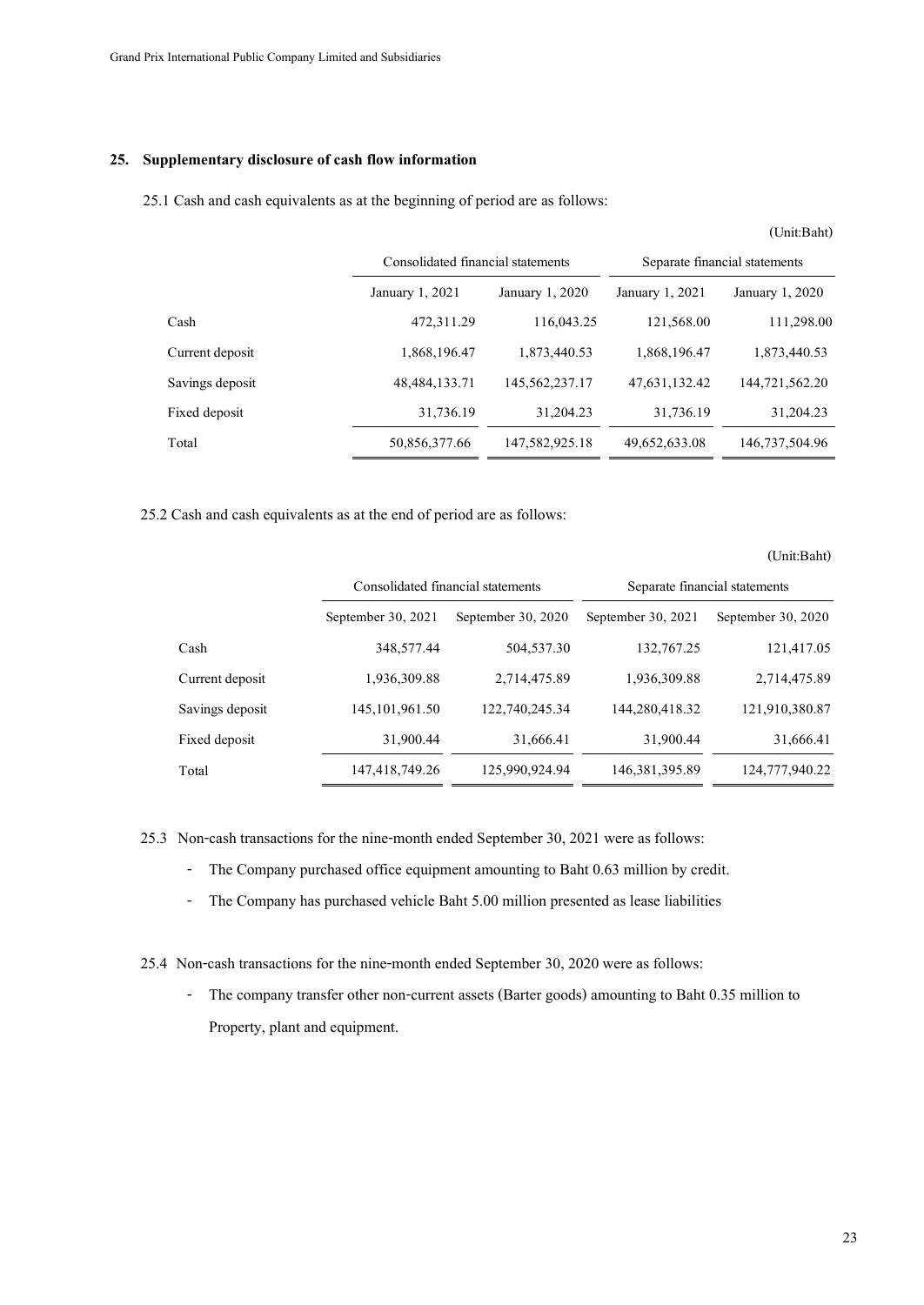### **26. Commitments and contingent liabilities**

26.1 The Company had commitments to pay the construction contract, rental and service charge according to agreements as follows:

(Unit:Baht)

|                                |                    | Consolidated financial statements/ |  |  |  |
|--------------------------------|--------------------|------------------------------------|--|--|--|
|                                |                    | Separate financial statements      |  |  |  |
|                                | September 30, 2021 | December 31, 2020                  |  |  |  |
| Within 1 year                  | 22,908,756.82      | 4,277,853.13                       |  |  |  |
| Over 1 year but within 5 years | 210,526.24         | 447,368.26                         |  |  |  |
| Total                          | 23,119,283.06      | 4,725,221.39                       |  |  |  |

26.2 As at September 30, 2021 and December 31, 2020, the Company has contingent liabilities from letter of guarantee to Metropolitan Electricity Authority issued by bank for electricity usage amount of Baht 0.31 million and monthly mailing post service with Thailand Post Co., Ltd. amount of Baht 0.01 million, total amount of Baht 0.32 million, secured by fixed deposit.

### **27. Business segment information**

Operating segment information is reported in a manner consistent with the internal reports that are regularly reviewed by the chief decision maker officer in order to make decisions about the allocation of resources to the segment and assess its performance. The chief decision maker officer is the Managing Director of the Company.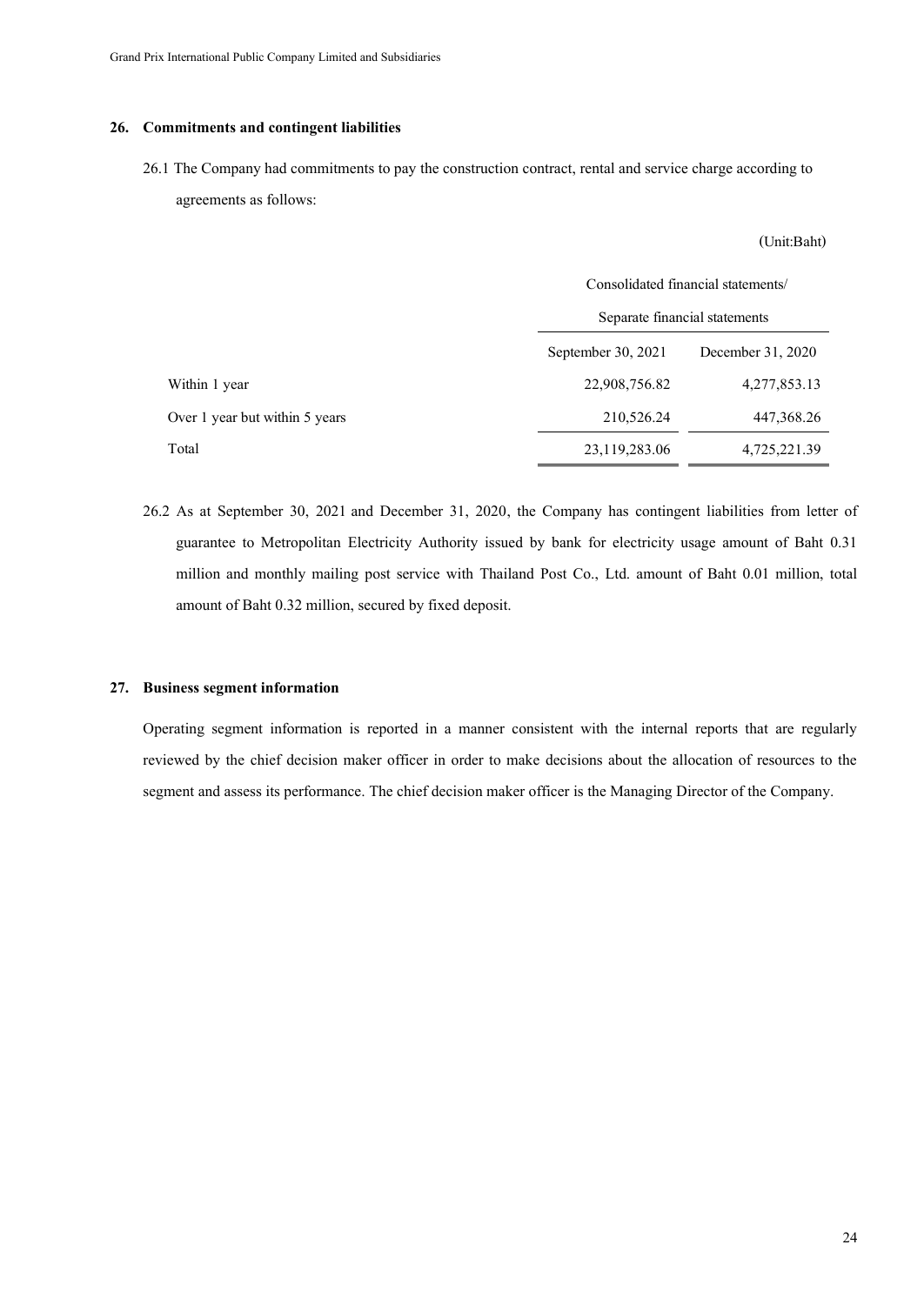## **27. Business segment information(Cont.)**

The main segment operation of the Group for the three-month and nine-month periods ended September 30, 2021 and 2020 as follows:

|                                                               | Consolidated financial statements               |                    |                    |                |                   |                |                |                          |                    |                    |
|---------------------------------------------------------------|-------------------------------------------------|--------------------|--------------------|----------------|-------------------|----------------|----------------|--------------------------|--------------------|--------------------|
|                                                               | For the three-month periods ended September 30, |                    |                    |                |                   |                |                |                          |                    |                    |
|                                                               |                                                 | Activities         | Media & Publishing |                | Printing services |                | Other          |                          | Total              |                    |
|                                                               | 2021                                            | 2020               | 2021               | 2020           | 2021              | 2020           | 2021           | 2020                     | 2021               | 2020               |
| Revenues from sales and services                              | 1,864,146.94                                    | 415,573,302.73     | 7,543,546.11       | 11,289,424.40  | 6,709,664.90      | 6,793,814.00   | 10,928,942.58  | $\overline{\phantom{a}}$ | 27,046,300.53      | 433, 656, 541.13   |
| Costs of sales and services                                   | (11, 243, 069.89)                               | (163, 742, 763.56) | (6,969,635.38)     | (9,468,444.61) | (8,527,489.63)    | (8,112,801.81) | (9,590,205.36) | $\overline{\phantom{a}}$ | (36,330,400.26)    | (181, 324, 009.98) |
| Gross Profit (loss)                                           | (9,378,922.95)                                  | 251,830,539.17     | 573,910.73         | 1,820,979.79   | (1,817,824.73)    | (1,318,987.81) | 1,338,737.22   |                          | (9, 284, 099.73)   | 252, 332, 531.15   |
| Other income                                                  |                                                 |                    |                    |                |                   |                |                |                          | 794,723.60         | 511,159.82         |
| Distribution cost                                             |                                                 |                    |                    |                |                   |                |                |                          | (10,390,184.85)    | (22,856,873.26)    |
| Administrative expenses                                       |                                                 |                    |                    |                |                   |                |                |                          | (28, 446, 416, 29) | (28,610,408.15)    |
| Profit (loss) from operating activities                       |                                                 |                    |                    |                |                   |                |                |                          | (47,325,977.27)    | 201,376,409.56     |
| Finance income                                                |                                                 |                    |                    |                |                   |                |                |                          | 1,316,936.49       | 900,634.78         |
| Finance costs                                                 |                                                 |                    |                    |                |                   |                |                |                          | (45,545.01)        | (111, 049.88)      |
| Share of loss of associates accounted for using equity method |                                                 |                    |                    |                |                   |                |                |                          | (1,445,822.33)     | (763, 423.65)      |
| Profit (loss) before income tax expense                       |                                                 |                    |                    |                |                   |                |                |                          | (47,500,408.12)    | 201,402,570.81     |
| Tax income (expense)                                          |                                                 |                    |                    |                |                   |                |                |                          | 8,758,564.42       | (18, 287, 980.00)  |
| Profit (loss) for the period                                  |                                                 |                    |                    |                |                   |                |                |                          | (38, 741, 843.70)  | 183, 114, 590.81   |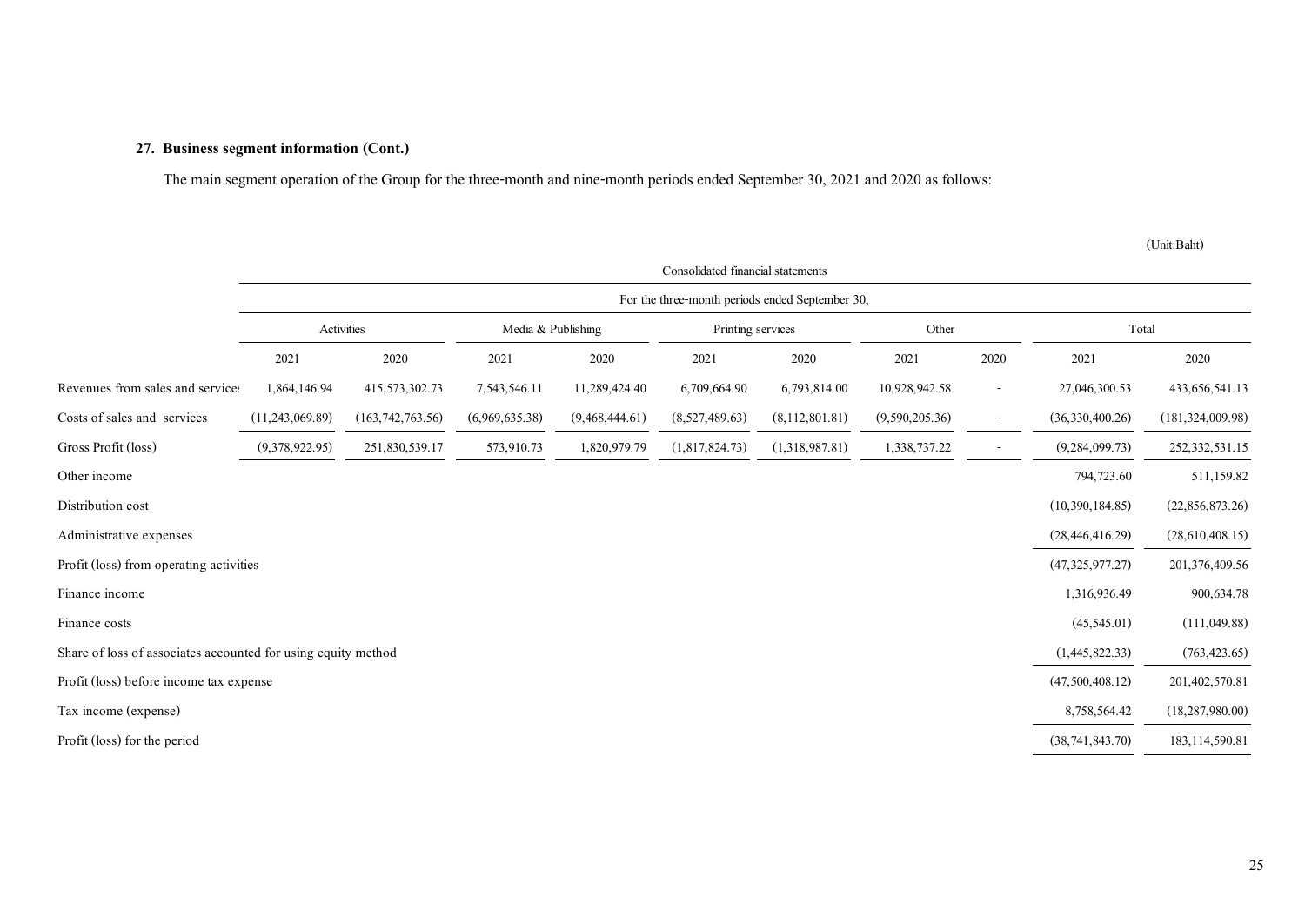|                                         | Separate financial statements                  |                  |                |                    |                   |                  |                |                          |                    |                    |
|-----------------------------------------|------------------------------------------------|------------------|----------------|--------------------|-------------------|------------------|----------------|--------------------------|--------------------|--------------------|
|                                         | For the nine-month periods ended September 30, |                  |                |                    |                   |                  |                |                          |                    |                    |
|                                         |                                                | Activities       |                | Media & Publishing | Printing services |                  | Other          |                          | Total              |                    |
|                                         | 2021                                           | 2020             | 2021           | 2020               | 2021              | 2020             | 2021           | 2020                     | 2021               | 2020               |
| Revenues from sales and services        | 1,864,146.94                                   | 415,017,089.99   | 7,543,546.11   | 11,289,424.40      | 6,709,664.90      | 6,793,814.00     | 10,928,942.58  | $\overline{\phantom{a}}$ | 27,046,300.53      | 433,100,328.39     |
| Costs of sales and services             | (11, 243, 069.89)                              | (161,360,053.43) | (6,969,635.38) | (11, 851, 154.74)  | (8,527,489.63)    | (8, 112, 801.81) | (9,590,205.36) |                          | (36,330,400.26)    | (181, 324, 009.98) |
| Gross Profit (loss)                     | (9,378,922.95)                                 | 253, 657, 036.56 | 573,910.73     | (561, 730.34)      | (1,817,824.73)    | (1,318,987.81)   | 1,338,737.22   | $\overline{\phantom{a}}$ | (9, 284, 099, 73)  | 251,776,318.41     |
| Other income                            |                                                |                  |                |                    |                   |                  |                |                          | 794,392.83         | 555,591.99         |
| Distribution cost                       |                                                |                  |                |                    |                   |                  |                |                          | (10,390,184.85)    | (22,856,885.54)    |
| Administrative expenses                 |                                                |                  |                |                    |                   |                  |                |                          | (28, 383, 953, 40) | (28, 314, 546.12)  |
| Profit (loss) from operating activities |                                                |                  |                |                    |                   |                  |                |                          | (47, 263, 845.15)  | 201,160,478.74     |
| Finance income                          |                                                |                  |                |                    |                   |                  |                |                          | 1,316,936.49       | 900,634.78         |
| Finance costs                           |                                                |                  |                |                    |                   |                  |                |                          | (45,545.01)        | (111, 049.88)      |
| Profit (loss) before income tax expense |                                                |                  |                |                    |                   |                  |                |                          | (45,992,453.67)    | 201,950,063.64     |
| Tax income (expense)                    |                                                |                  |                |                    |                   |                  |                |                          | 8,758,564.42       | (18, 287, 980.00)  |
| Profit (loss) for the period            |                                                |                  |                |                    |                   |                  |                |                          | (37, 233, 889.25)  | 183,662,083.64     |
|                                         |                                                |                  |                |                    |                   |                  |                |                          |                    |                    |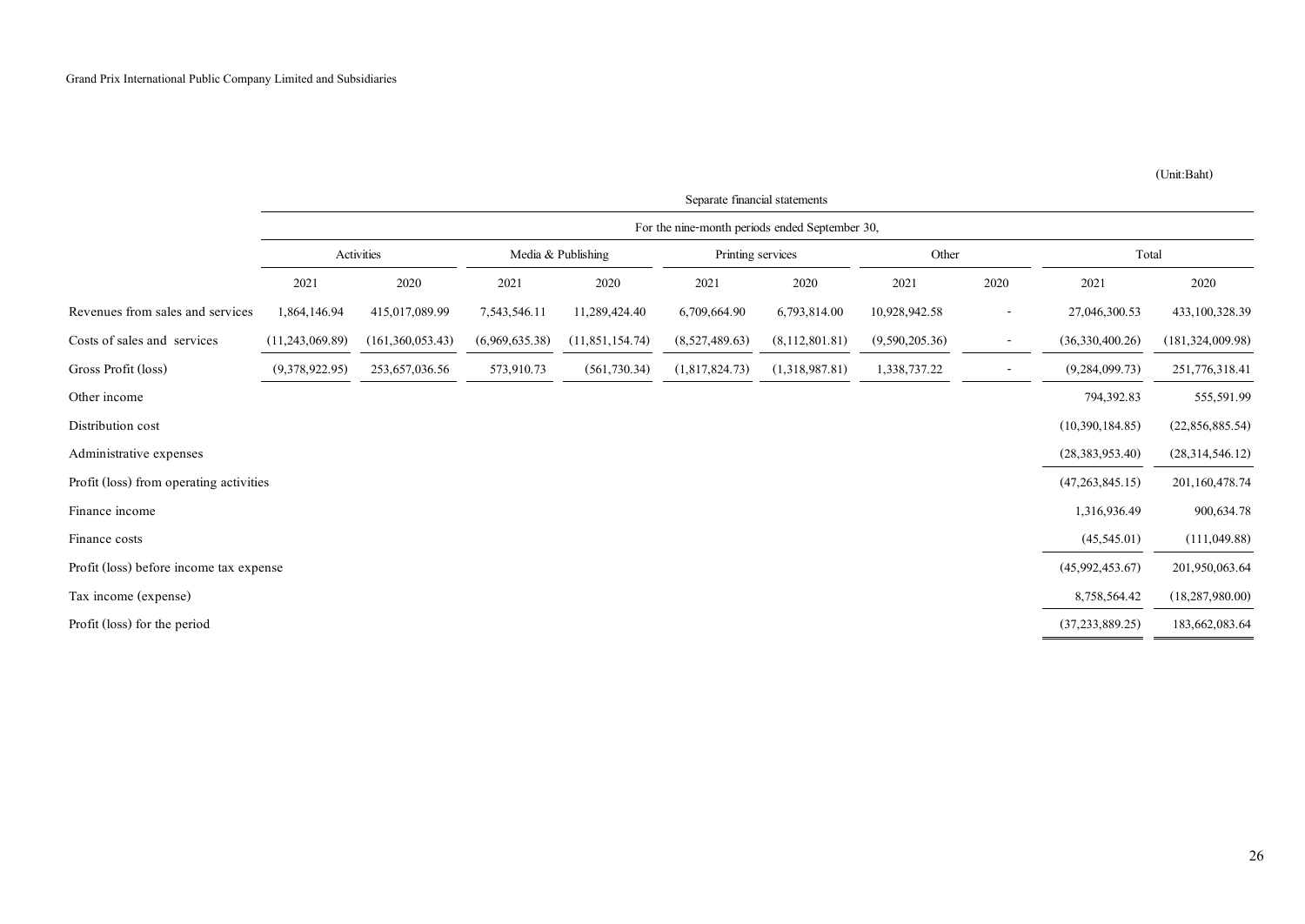|                                                               | Consolidated financial statements              |                    |                    |                 |                    |                    |                 |                          |                    |                    |
|---------------------------------------------------------------|------------------------------------------------|--------------------|--------------------|-----------------|--------------------|--------------------|-----------------|--------------------------|--------------------|--------------------|
|                                                               | For the nine-month periods ended September 30, |                    |                    |                 |                    |                    |                 |                          |                    |                    |
|                                                               | Activities                                     |                    | Media & Publishing |                 | Printing services  |                    | Other           |                          | Total              |                    |
|                                                               | 2021                                           | 2020               | 2021               | 2020            | 2021               | 2020               | 2021            | 2020                     | 2021               | 2020               |
| Revenues from sales and service:                              | 415, 348, 231.86                               | 426,987,349.92     | 28,569,023.31      | 31,686,012.58   | 18,878,767.28      | 16,600,321.96      | 12,328,107.04   | $\overline{\phantom{a}}$ | 475, 124, 129.49   | 475,273,684.46     |
| Costs of sales and services                                   | (195, 126, 637, 81)                            | (203, 194, 521.98) | (26, 449, 986, 73) | (35,919,270.60) | (19, 723, 487, 27) | (19, 533, 816, 16) | (10,513,681.30) | $\overline{\phantom{a}}$ | (251, 813, 793.11) | (258, 647, 608.74) |
| Gross Profit (loss)                                           | 220, 221, 594.05                               | 223, 792, 827. 94  | 2,119,036.58       | (4,233,258.02)  | (844, 719.99)      | (2,933,494,20)     | 1,814,425.74    |                          | 223,310,336.38     | 216,626,075.72     |
| Other income                                                  |                                                |                    |                    |                 |                    |                    |                 |                          | 2,537,205.61       | 2,224,818.37       |
| Distribution cost                                             |                                                |                    |                    |                 |                    |                    |                 |                          | (41,871,822.26)    | (44,270,242.69)    |
| Administrative expenses                                       |                                                |                    |                    |                 |                    |                    |                 |                          | (86,993,390.87)    | (89,315,159.34)    |
| Profit (loss) from operating activities                       |                                                |                    |                    |                 |                    |                    |                 |                          | 96, 982, 328.86    | 85,265,492.06      |
| Finance income                                                |                                                |                    |                    |                 |                    |                    |                 |                          | 3,850,470.20       | 5,860,187.96       |
| Finance costs                                                 |                                                |                    |                    |                 |                    |                    |                 |                          | (207, 291.57)      | (167, 781.89)      |
| Share of loss of associates accounted for using equity method |                                                |                    |                    |                 |                    |                    |                 |                          | (4,486,830.09)     | (3,482,061.59)     |
| Profit (loss) before income tax expense                       |                                                |                    |                    |                 |                    |                    |                 |                          | 96,138,677.40      | 87,475,836.54      |
| Tax income (expense)                                          |                                                |                    |                    |                 |                    |                    |                 |                          | (19,743,120.31)    | (18, 753, 894.44)  |
| Profit (loss) for the period                                  |                                                |                    |                    |                 |                    |                    |                 |                          | 76, 395, 557.09    | 68,721,942.10      |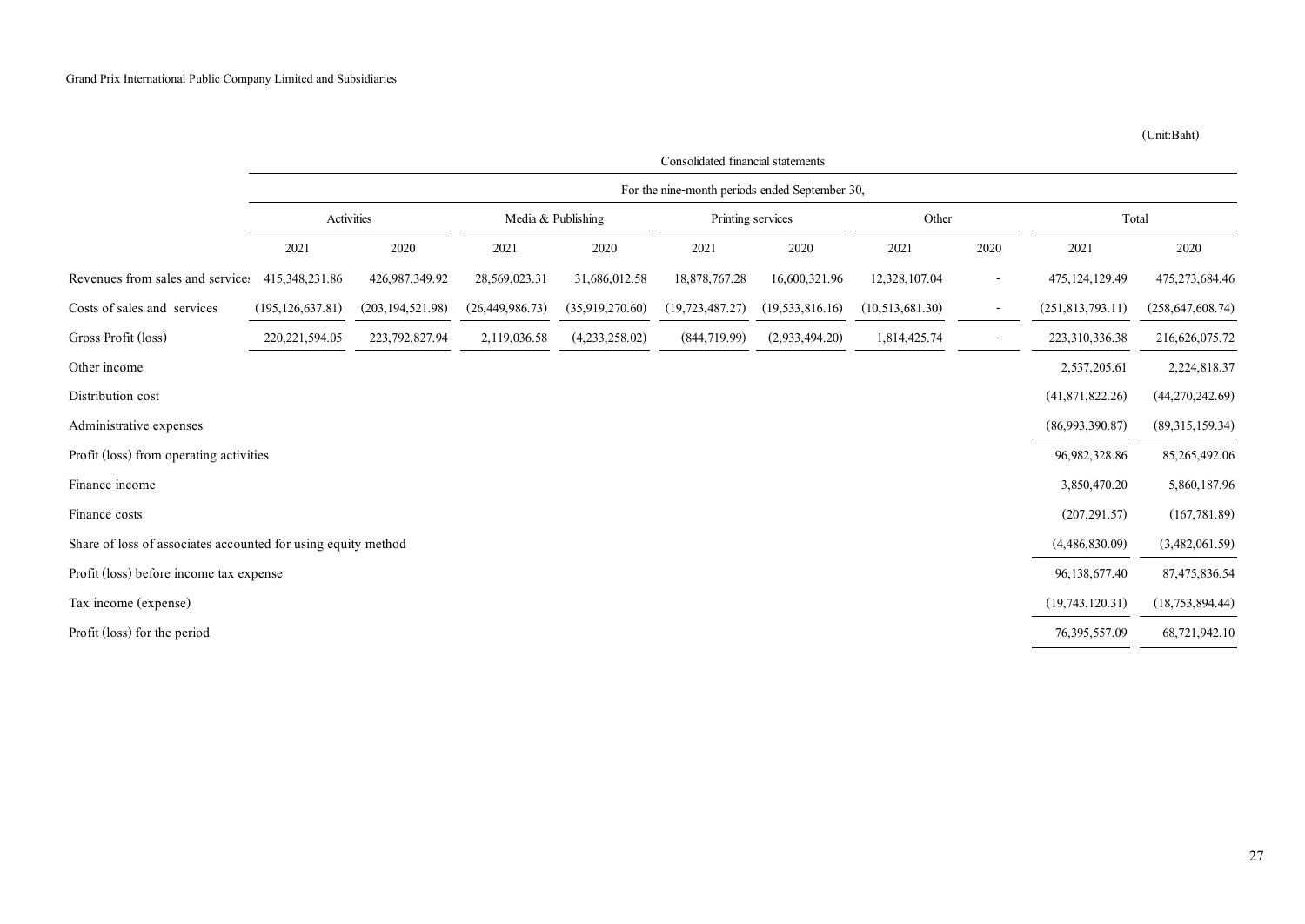|                                         | Separate financial statements                  |                    |                    |                 |                   |                    |                 |                          |                    |                   |
|-----------------------------------------|------------------------------------------------|--------------------|--------------------|-----------------|-------------------|--------------------|-----------------|--------------------------|--------------------|-------------------|
|                                         | For the nine-month periods ended September 30, |                    |                    |                 |                   |                    |                 |                          |                    |                   |
|                                         | Activities                                     |                    | Media & Publishing |                 | Printing services |                    | Other           |                          | Total              |                   |
|                                         | 2021                                           | 2020               | 2021               | 2020            | 2021              | 2020               | 2021            | 2020                     | 2021               | 2020              |
| Revenues from sales and service         | 415, 348, 231, 86                              | 420, 877, 359.72   | 28,569,023.31      | 31,686,012.58   | 18,878,767.28     | 16,600,321.96      | 12,328,107.04   | $\overline{\phantom{a}}$ | 475, 124, 129.49   | 469, 163, 694. 26 |
| Costs of sales and services             | (195, 126, 637.81)                             | (197, 618, 713.27) | (26, 449, 986, 73) | (35,919,270.60) | (19, 723, 487.27) | (19, 533, 816, 16) | (10,513,681.30) | $\overline{\phantom{a}}$ | (251, 813, 793.11) | (253,071,800.03)  |
| Gross Profit (loss)                     | 220, 221, 594. 05                              | 223, 258, 646. 45  | 2,119,036.58       | (4,233,258.02)  | (844, 719.99)     | (2,933,494.20)     | 1,814,425.74    |                          | 223,310,336.38     | 216,091,894.23    |
| Other income                            |                                                |                    |                    |                 |                   |                    |                 |                          | 2,557,354.95       | 2,511,139.53      |
| Distribution cost                       |                                                |                    |                    |                 |                   |                    |                 |                          | (41,871,822.26)    | (43, 811, 489.08) |
| Administrative expenses                 |                                                |                    |                    |                 |                   |                    |                 |                          | (86, 693, 619.34)  | (88, 733, 915.43) |
| Profit (loss) from operating activities |                                                |                    |                    |                 |                   |                    |                 |                          | 97, 302, 249. 73   | 86,057,629.25     |
| Finance income                          |                                                |                    |                    |                 |                   |                    |                 |                          | 3,850,470.20       | 5,660,187.89      |
| Finance costs                           |                                                |                    |                    |                 |                   |                    |                 |                          | (207, 291.57)      | (167, 781.89)     |
| Profit (loss) before income tax expense |                                                |                    |                    |                 |                   |                    |                 |                          | 100,945,428.36     | 91,550,035.25     |
| Tax income (expense)                    |                                                |                    |                    |                 |                   |                    |                 |                          | (19,743,120.31)    | (18, 753, 894.44) |
| Profit (loss) for the period            |                                                |                    |                    |                 |                   |                    |                 |                          | 81,202,308.05      | 72,796,140.81     |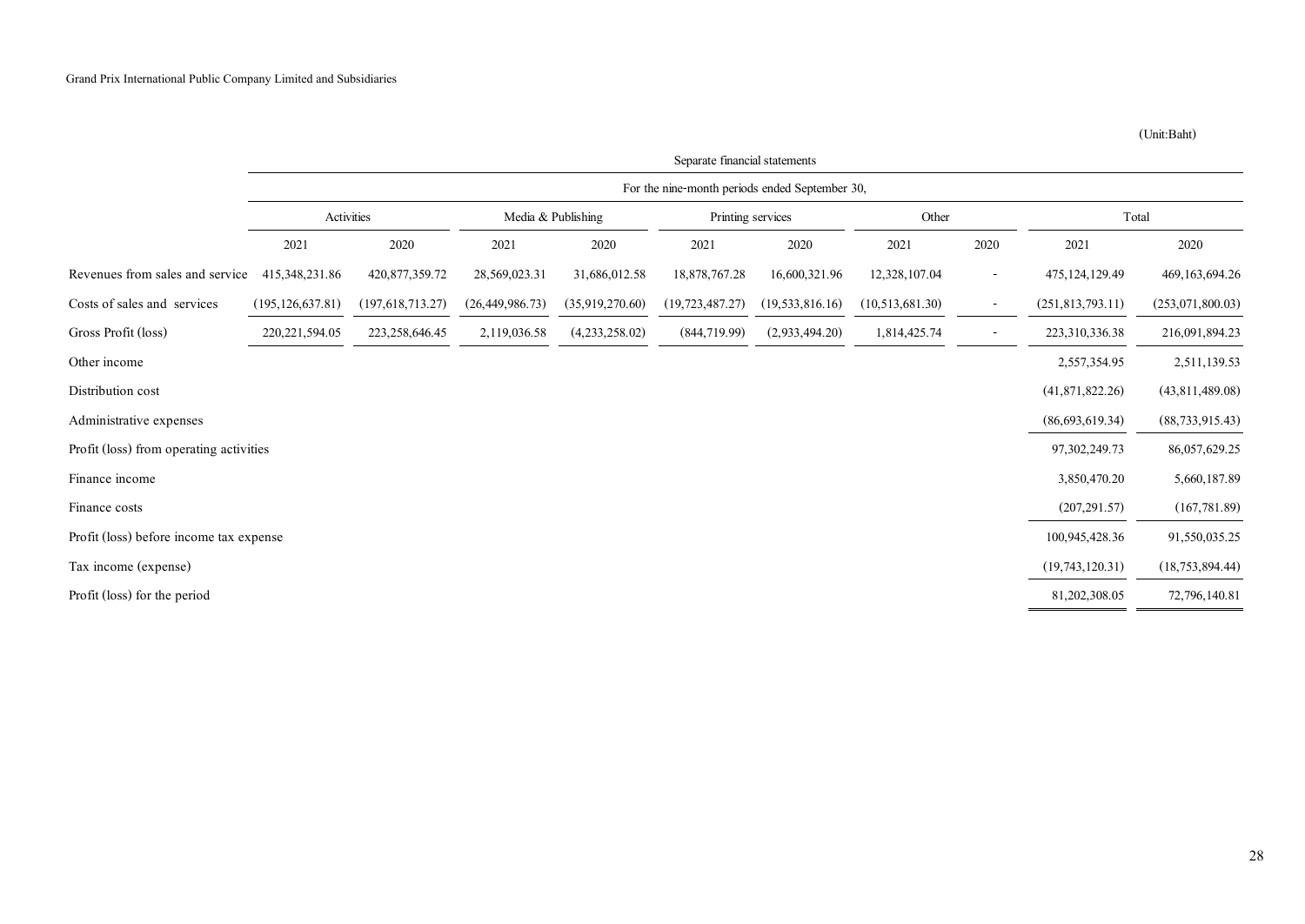### **28. Financial instruments**

28.1 Fair value of financial instruments

Since the majority of the Group's financial instruments are short-term in nature or carrying interest at rates close to the market interest rates, their fair value are not expected to be materially different from the amounts presented in the statements of financial position.

#### 28.2 Fair value hierarchy

As at September 30, 2021 and December 31, 2020, the Group had the assets that were measured at fair value and liabilities for which fair value were disclosed using different levels of inputs as follows:

(Unit:Baht)

|                                    | Consolidated financial statements/Separate financial statements |                          |            |            |  |  |  |  |
|------------------------------------|-----------------------------------------------------------------|--------------------------|------------|------------|--|--|--|--|
|                                    | Level 1                                                         | Level 2                  | Level 3    | Total      |  |  |  |  |
| <b>Financial assets:</b>           |                                                                 |                          |            |            |  |  |  |  |
| Other non current financial assets | $\overline{\phantom{a}}$                                        | $\overline{\phantom{0}}$ | 593,265.97 | 593,265.97 |  |  |  |  |

During the current period, the Group has not changed the methods and assumptions used to estimate the fair value of financial instruments and there were no transfers within the fair value hierarch.

### **29. Capital management**

The objective of financial management of the Company is to maintain the ability of operation as a going concern and proper capital structure.

The Company has debt to equity ratio as follow:

|                              |      | Consolidated financial statements    | Separate financial statements |                   |  |
|------------------------------|------|--------------------------------------|-------------------------------|-------------------|--|
|                              |      | September 30, 2021 December 31, 2020 | September 30, 2021            | December 31, 2020 |  |
| Debt to equity ratio (times) | 0.10 | 0.09                                 | 0.09                          | 0.08              |  |